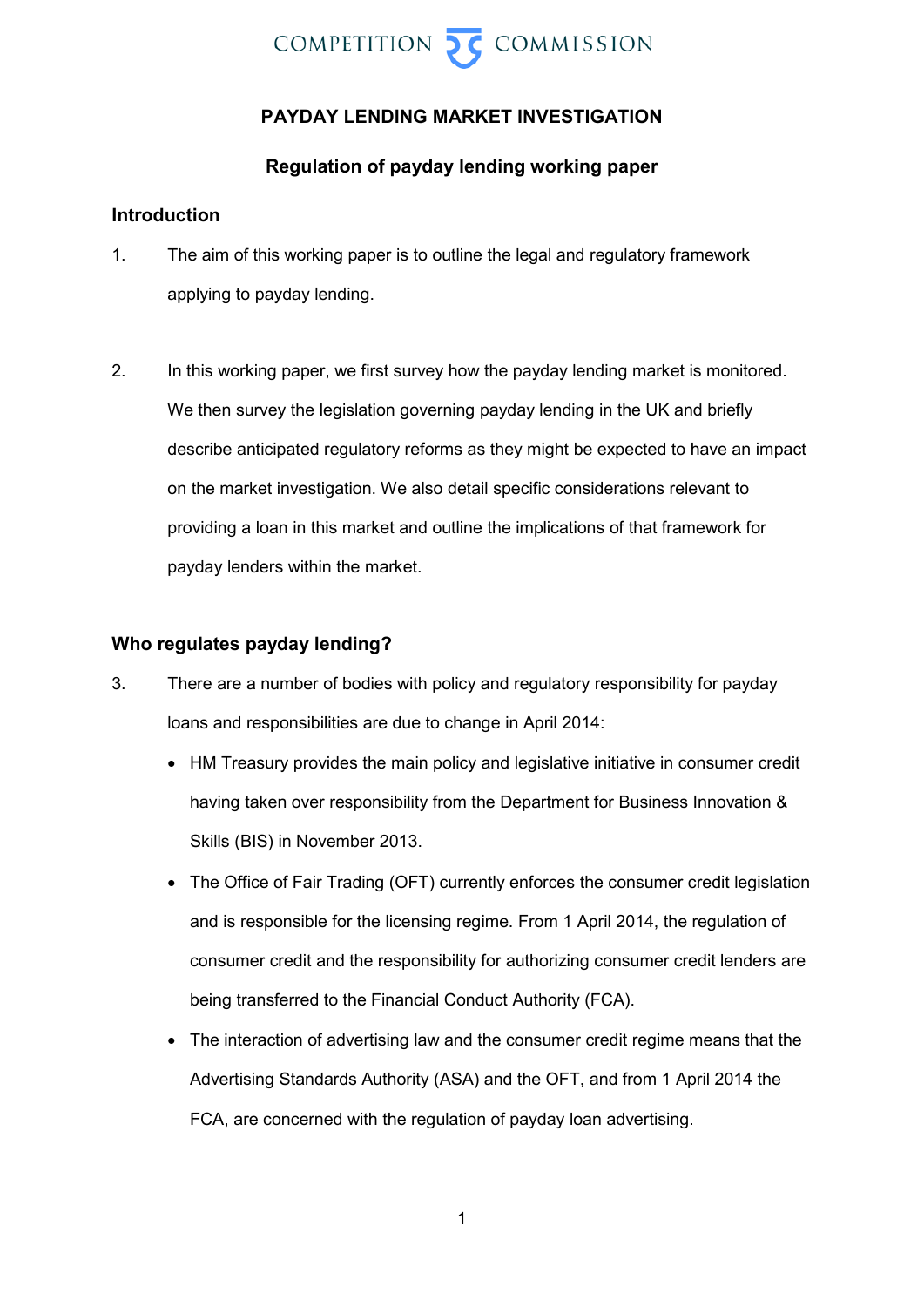- The Information Commissioner's Office (ICO) enforces data protection law and is concerned with the sharing of information in the credit market.
- The FCA has gained an additional competition objective and will gain concurrent powers under the Competition Act 1998 (CA98) and the Enterprise Act 2002 (the Act) (see further paragraph [25\)](#page-8-0).<sup>[1](#page-0-0)</sup>

## *The Department for Business Innovation & Skills*

- 4. BIS has had primary responsibility for the government policy of 'Making consumer credit markets fairer' since 2009. The Coalition Agreement set out the Government's commitment to curb unsustainable lending; to strengthen consumer protections; and to put in place a safe, fair regulatory framework for credit and personal insolvency.
- 5. In 2011, BIS commissioned a report from the University of Bristol to inform understanding of the likely impact on lenders and consumers of introducing a variable cap on the total cost of credit that can be charged in the short-to-mediumterm fixed-rate credit markets (the Bristol report). The purpose of the research was not to make a recommendation to BIS on whether or not a cap should be introduced, but to provide an up-to-date evidence base that would help inform policy decision-making in this area. The Bristol report<sup>[2](#page-1-0)</sup> considered three short-term credit markets: payday lending (both retail and online); home credit; and pawnbroking. In its response<sup>[3](#page-1-1)</sup> to the Bristol report, the Government said that its main concern was with the payday lenders. Its concerns were:
	- the relative speed and ease of access to payday loans;
	- the high cost of borrowing;

 $1$  The FCA is to be given: (1) CA98 enforcement powers which can be used to address practices engaged in by companies operating in the UK that distort, restrict or prevent competition—including imposing penalty fines of up to 10 per cent of worldwide turnover on infringing companies; and (2) power under the Act to carry out market studies and make references to the Competition Market Authority.

<span id="page-1-0"></span><sup>&</sup>lt;sup>2</sup> Government response to the Bristol University report on high cost credit, BIS, 6 March 2013<br>(www.bristol.ac.uk/geography/research/pfrc/themes/credit-debt/pfrc1302.pdf).

<span id="page-1-2"></span><span id="page-1-1"></span>[<sup>\(</sup>www.bristol.ac.uk/geography/research/pfrc/themes/credit-debt/pfrc1302.pdf\)](http://www.bristol.ac.uk/geography/research/pfrc/themes/credit-debt/pfrc1302.pdf). <sup>3</sup> [www.gov.uk/government/uploads/system/uploads/attachment\\_data/file/137623/13-703-government-response-to-the-bristol](http://www.gov.uk/government/uploads/system/uploads/attachment_data/file/137623/13-703-government-response-to-the-bristol-university-report-on-high-cost-credit.pdf)[university-report-on-high-cost-credit.pdf.](http://www.gov.uk/government/uploads/system/uploads/attachment_data/file/137623/13-703-government-response-to-the-bristol-university-report-on-high-cost-credit.pdf)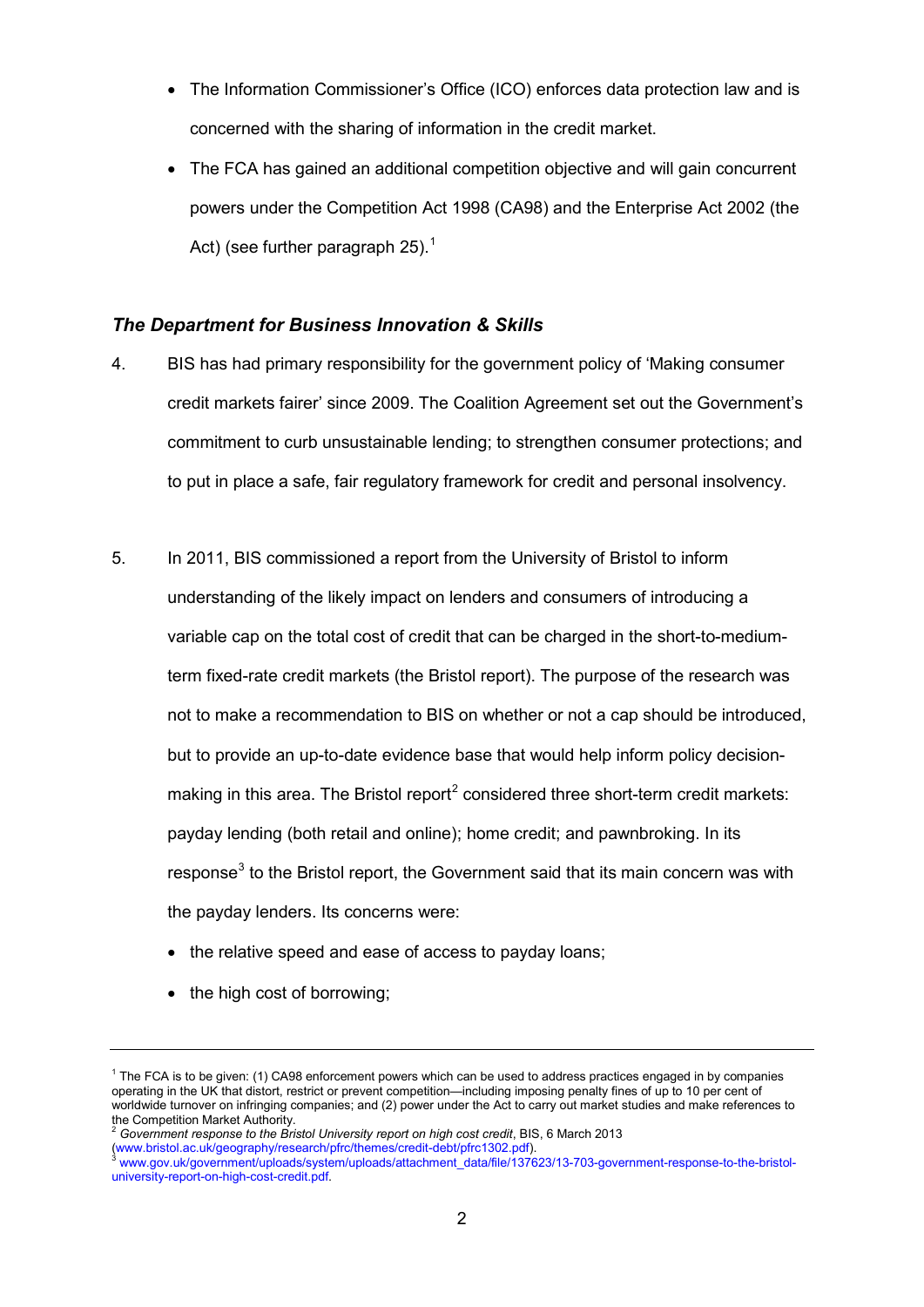- the way in which lenders assess the affordability of payday loans;
- the frequency with which loans are rolled over and the way in which this happens; and
- the levels of multiple and repeat borrowing.
- 6. On 6 March 2013, BIS announced a package of measures<sup>[4](#page-1-2)</sup> aimed at tackling the problems in the high cost credit market. This included outlining plans for the OFT, the FCA and the ASA to regulate the market and for the Consumer Affairs Minister to meet members of the industry in person and call them to account.
- 7. On 3 October 2013, BIS produced reports<sup>[5](#page-2-0)</sup> on two surveys which it commissioned to assess compliance with the payday lending good practice charter and codes of practice; and research conducted by Ipsos Mori for BIS on advertising of payday lending. The report on the charter and codes sets out the findings of surveys of more than 4,000 consumers and 44 payday lending firms. The advertising report provided qualitative research consisting of nine in-depth interviews and four focus groups held in Sheffield and London and considered customer responses to a range of advertising.
- 8. Following an announcement in November 2013, the Government introduced legislation to impose a duty on the FCA to place a cap on the charges which may be imposed in relation to payday loans. The Financial Services (Banking Reform) Act 2013 amended the Financial Services and Markets Act 2000 (FSMA) to place a duty on the FCA to implement such a price cap no later than 2 January 2015.<sup>[6](#page-2-1)</sup>

<sup>&</sup>lt;sup>4</sup> www.gov.uk/government/news/government-takes-action-to-tackle-payday-lending-concerns.<br><sup>5</sup> [www.gov.uk/government/publications/payday-lending-research-reports.](http://www.gov.uk/government/publications/payday-lending-research-reports)<br><sup>6</sup> Section 137C(1A) FSMA 2000, inserted by s131 Financial S

<span id="page-2-1"></span><span id="page-2-0"></span>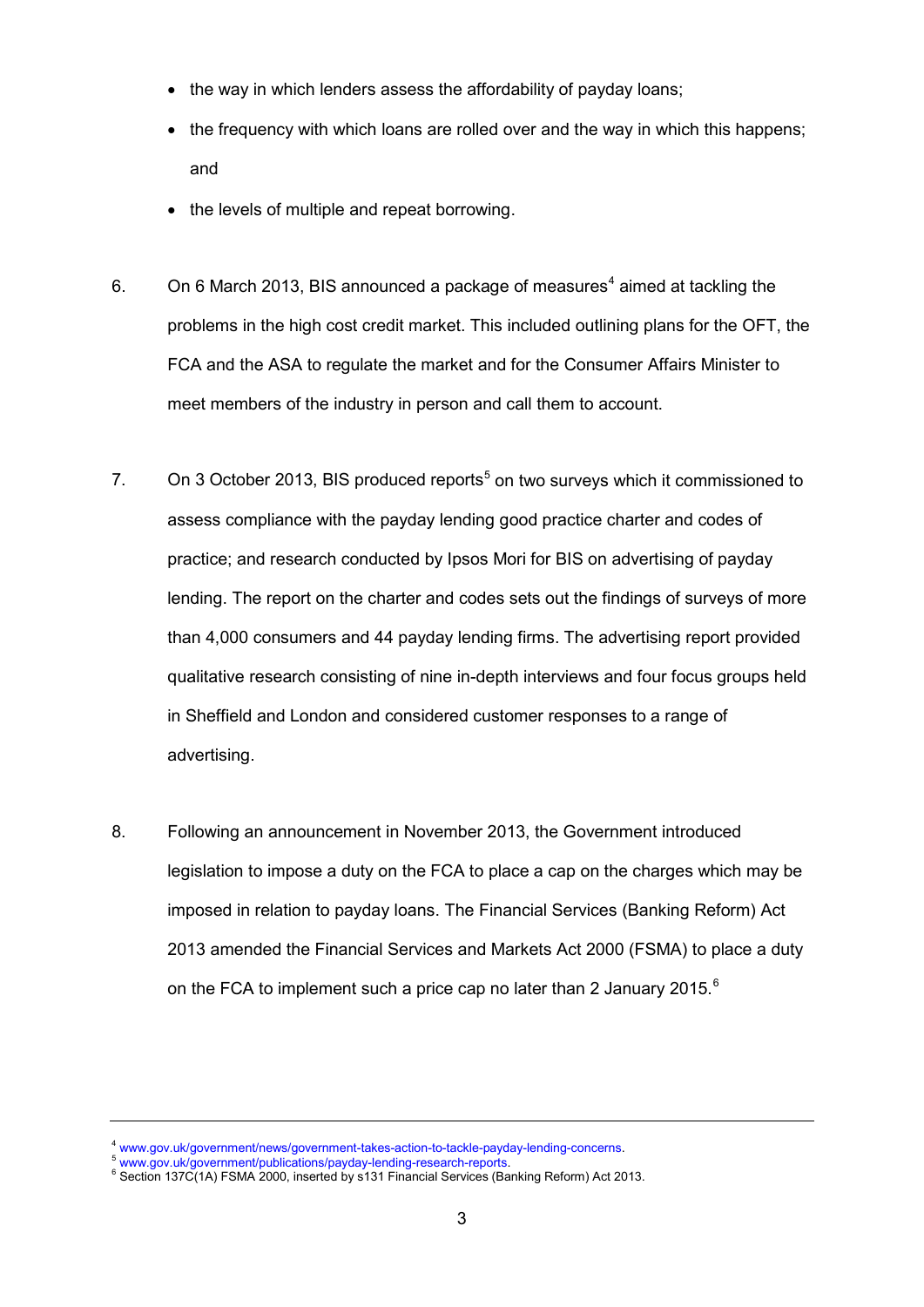# *The Office of Fair Trading*

- 9. The OFT regulates consumer credit in the UK. Credit providers must be licensed and the OFT aims to ensure that only those firms fit to hold or retain a licence do so and enforces licensing standards. The Comptroller and Auditor General issued a report on the Consumer Credit regulation functions of the  $\text{OFT}^7$  $\text{OFT}^7$  in December 2012. It made recommendations to develop a new licensing regime that takes into account the number of considerations relevant to the risk profiles of lending firms and markets that the OFT regulates. The OFT announced in June 2013 that different forms previously used to apply for different types of credit licence were being replaced with a new single form for all the different licence categories:
	- Category A—consumer credit business;
	- Category B—consumer hire business;
	- Category C—credit brokerage;
	- Category D—debt adjusting;
	- Category E-debt counselling;
	- Category F-debt collecting;
	- Category G—debt administration;
	- Category H—provision of credit information services; and
	- Category I—credit reference agency.
- 10. Category A covers a wide range of business activities<sup>[8](#page-3-0)</sup> including the following (nonexhaustive list): hire purchase, issuing credit cards, budget accounts, instalment credit, cash loans, overdrafts, personal loans, pawnbroking, payday loans, bridging loans and shared equity loans. Introducing people to lenders or other credit brokers for the purposes of obtaining a first charge mortgage is regulated by the FCA. A

<span id="page-3-1"></span><span id="page-3-0"></span><sup>&</sup>lt;sup>7</sup> [www.nao.org.uk/wp-content/uploads/2012/12/1213685es.pdf.](http://www.nao.org.uk/wp-content/uploads/2012/12/1213685es.pdf)<br><sup>8</sup> [www.oft.gov.uk/OFTwork/credit-licensing/do-you-need/licence-categories/.](http://www.oft.gov.uk/OFTwork/credit-licensing/do-you-need/licence-categories/)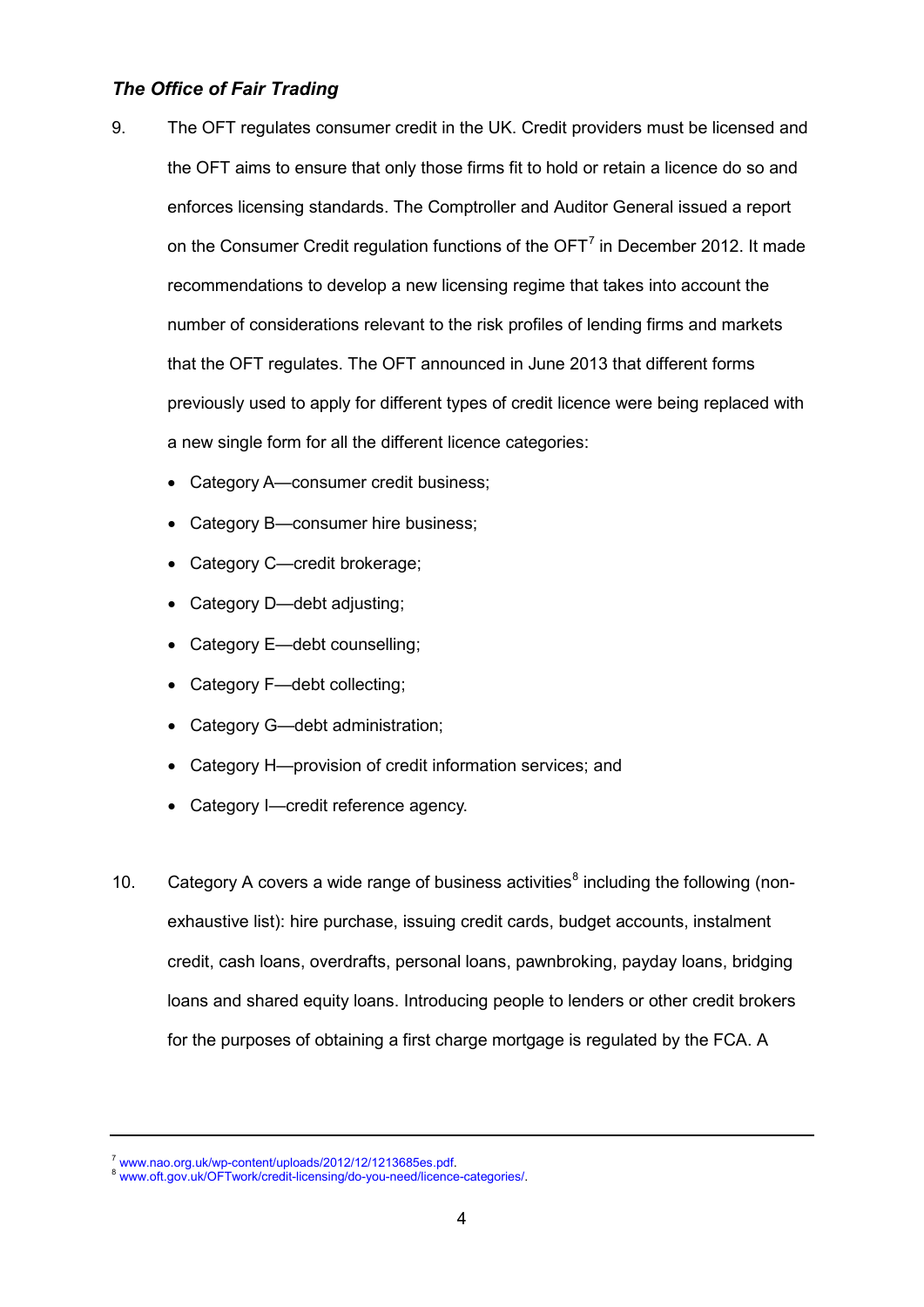consumer credit licence is required for consequential activities such as debt counselling.

- 11. The Consumer Credit Act 1974 (CCA) sets out the range of consumer protection requirements for lenders and brokers in relation to the advertising and marketing of loans, the form, content and execution of credit agreements, pre-contractual and post-contractual disclosure requirements, default and termination, the taking of securities, and judicial controls over the enforcement of debts.
- 12. In addition to the basic form, applicants for licences to undertake higher risk activities are required also to complete the relevant parts of the Credit Competence Form. The following activities are considered to be high-risk:
	- A—consumer credit (if secured/sub-prime and/or in the home and/or short-term, high-cost payday type loans);
	- C—credit brokerage (if secured/sub-prime and/or in the home);
	- D—debt adjusting (if you or an associate charge for any credit activities);
	- E—debt counselling (if you or an associate charge for any credit activities);
	- F—debt collection;
	- G—debt administration (if secured/sub-prime);
	- H1—credit information services (including credit repair); and
	- I—credit reference agency.
- 13. It follows that payday lenders are normally required to complete the Credit Competence Form.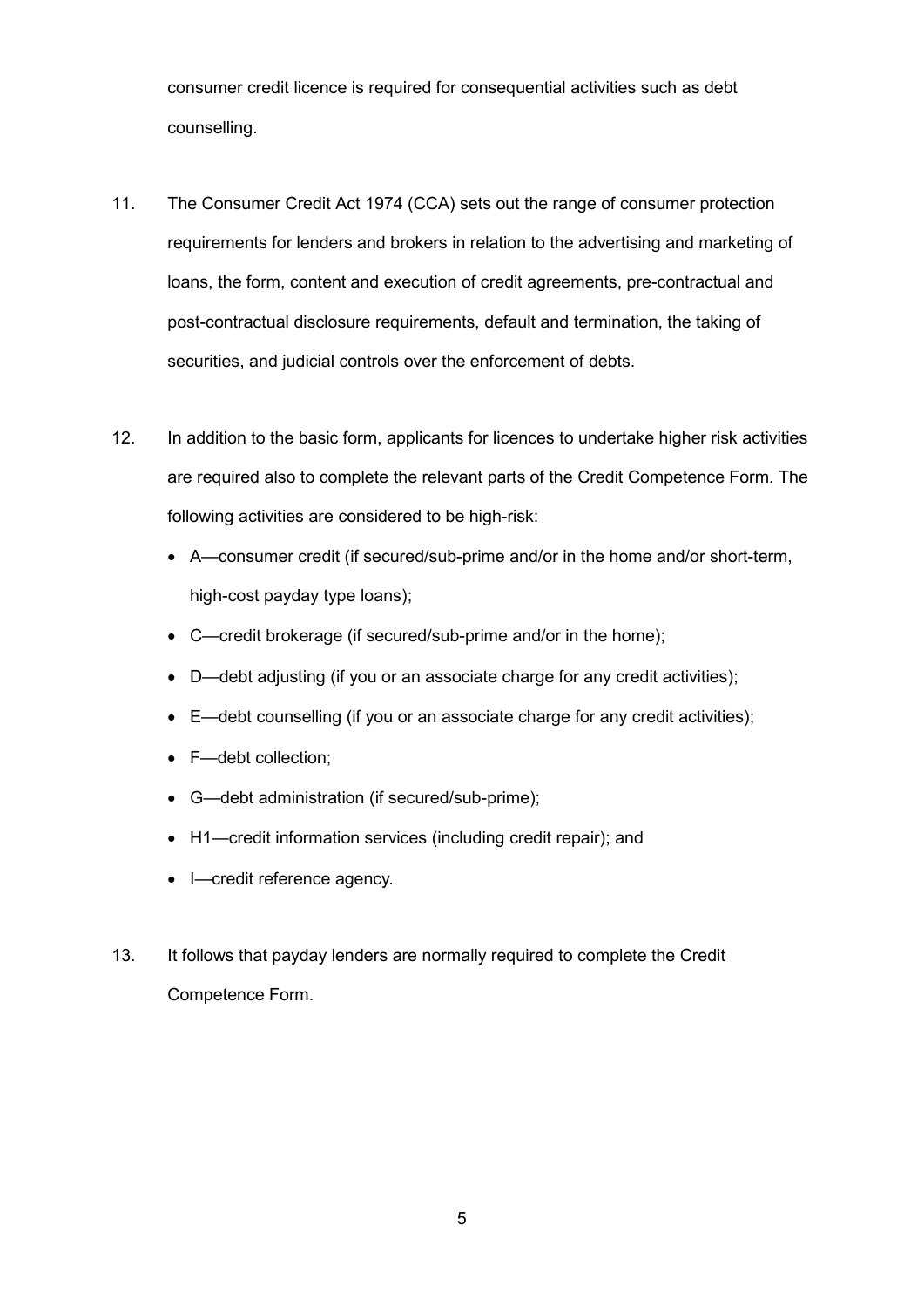- 14. As part of its responsibility for the consumer credit regime, the OFT launched a review of compliance by payday lenders with the relevant legislation and guidance<sup>[9](#page-3-1)</sup> on 24 February 2012. In November 2012, the OFT published an interim report on the compliance review. The OFT's final report was published in March 2013, setting out the OFT's plan of action.
- 15. In its March 2013 report, the OFT published the findings of its formal review of compliance by payday lenders with its relevant legislation and guidance, in particular the Irresponsible Lending Guidance. The OFT wrote to 50 payday lenders (accounting for 90 per cent of the market), requiring them to take immediate steps to address areas of non-compliance and to prove within 12 weeks that they had done so or risk losing their licence. Nineteen<sup>[10](#page-5-0)</sup> of the 50 lenders have informed the OFT that they are leaving the payday market. Four of these have surrendered their licences and are not required to provide an audit report. The remaining 15 continue to trade in other areas of business that require a credit licence and have been required to provide an audit report to the OFT. In total, the OFT has received audit reports from 46 lenders, including all those who retain a licence.
- 16. In addition to the 50 leading lenders, and since the OFT published its payday review report in March 2013:
	- three firms engaged in payday lending have had their licences revoked after their appeals against OFT determinations were either dropped or struck out by the First Tier Tribunal; [11](#page-5-1) and
	- a further four lenders have also surrendered their licences.

 $9$  The main relevant guidance is the Irresponsible Lending Guidance

<span id="page-5-1"></span><span id="page-5-0"></span>

<span id="page-5-2"></span>www.oft.gov.uk/shared\_oft/business\_leaflets/general/oft1107.pdf) (see also paragraph 43 hereinafter).<br><sup>10</sup> [www.oft.gov.uk/OFTwork/credit/payday-lenders-compliance-review/.](http://www.oft.gov.uk/OFTwork/credit/payday-lenders-compliance-review/)<br><sup>10</sup> www.oft.gov.uk/OFTwork/credit/payday-lenders-Tribunal hears appeals from the First Tier Tribunal on points of law, ie an appeal made over the interpretation of a legal principle or statute. Further appeals may be made, with permission, to the Court of Appeal. [\(www.justice.gov.uk/about/hmcts/tribunals\)](http://www.justice.gov.uk/about/hmcts/tribunals).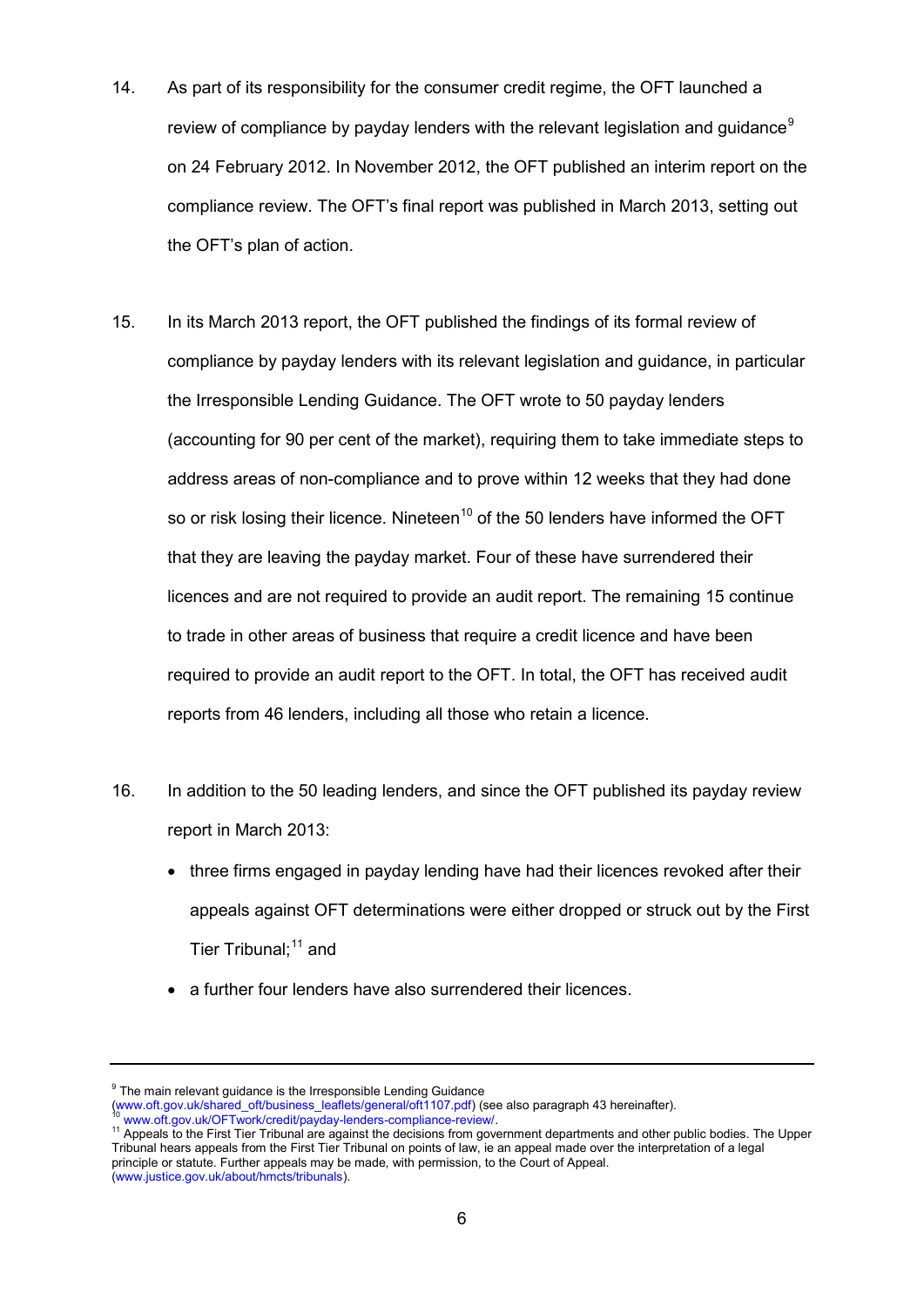- 17. Under the consumer credit regime, the OFT shares certain responsibilities with the ASA for the regulation of advertising relating to payday lending. As part of its compliance review, the OFT conducted an advertising sweep of over 50 payday lending websites<sup>[12](#page-5-2)</sup> and wrote to the main trade bodies in the payday lending market outlining areas where standards in advertising needed to improve.<sup>[13](#page-6-0)</sup>
- 18. On 6 March 2013, at the same time as publishing the report on its compliance review, the OFT announced that, subject to consultation, it proposed to refer the payday lending market to the CC for investigation. The OFT announced its final decision on 27 June 2013 to refer the market to the CC to conduct a market investigation.<sup>[14](#page-6-1)</sup>

#### *The Financial Conduct Authority*

- 19. The Financial Conduct Authority (FCA) has the power to make general rules under section 137A of the FSMA, including the power to make rules limiting interest rates, associated charges and the duration of a credit agreement.
- 20. Interim permissions are currently being issued by the FCA in anticipation of the FCA's assumption of full responsibilities from 1 April 2014.
- 21. Currently and anytime before 1 April 2014, a new entrant will require a consumer credit licence, administered by the OFT. From 1 April 2014, the licensing system will be revoked and replaced by a system of authorisation under the Financial Services and Markets Act 2000, administered by the FCA. All firms who hold a consumer credit licence issued by the OFT will only be able to carry on consumer credit

<sup>&</sup>lt;sup>12</sup> [www.oft.gov.uk/shared\\_oft/Credit/oft1481e.pdf.](http://www.oft.gov.uk/shared_oft/Credit/oft1481e.pdf) This comprised all known large and medium-sized lenders including members of the four main trade bodies, new entrants to the industry and licensees that had been the subject of consumer complaints or enforcement action. We also included a random sample of websites identified as a result of using search-engine terms such as 'quick cash loans' or 'adverse credit payday'.<br><sup>13</sup> www.oft.gov.uk/shared\_oft/Credit/oft1481e.pdf.

<span id="page-6-1"></span><span id="page-6-0"></span>

<sup>&</sup>lt;sup>14</sup> [www.oft.gov.uk/shared\\_oft/markets-work/payday-MIR.pdf.](http://www.oft.gov.uk/shared_oft/markets-work/payday-MIR.pdf)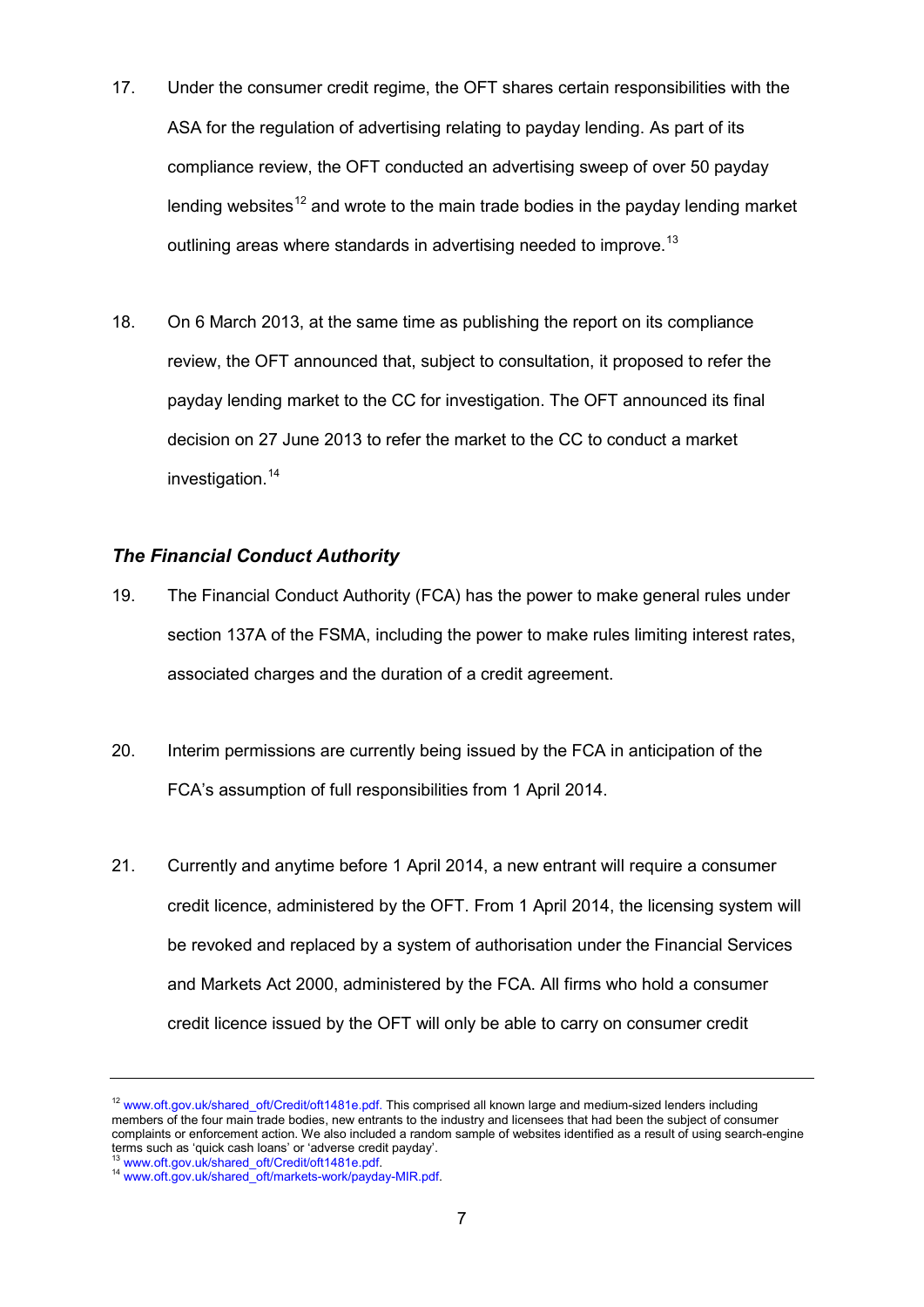activities under their existing licence until the 31 March 2014; current consumer credit licences expire on that date. Current licence holders must contact the FCA in order to register for interim permission if they wish to continue carrying on consumer credit activities from 1 April 2014.

- 22. The cost of the interim permission is £350 for companies and £150 for sole traders. After 1 April 2014, firms will need to complete a more detailed application process for FCA authorisation. There will be a phased approach to authorisation, where the FCA will ask different types of firms to apply by different deadlines. Payday lending firms will be classified as carrying out 'high-risk' activities and will require full permission, whereas other firms carrying out 'lower-risk' activities will only require 'limited permission' under a less onerous authorisation process. The FCA's standards are known as 'threshold conditions'. For this they consider the firm's business model, the experience and integrity of key personnel, the ownership of the firm and its financial position.
- 23. Firms will still be able to carry out regulated credit activities using their interim permission while they are waiting for the outcome of their application for authorisation. The FCA charges firms that are fully authorised fees when they apply to become authorised and every year they are authorised. Under the new regime, not all firms will pay the same amount. The fee payable will be proportionate to the size of the firm's business and the type of authorisation. Firms with limited permission are likely to have lower fees than those of higher-risk firms.
- 24. In preparation for this, the FCA published two consultation papers<sup>[15](#page-6-1)</sup> covering its proposals for the consumer credit regulatory regime. A consultation on the high-level approach and high-level rules in March 2013 and a consultation on the detailed

<span id="page-7-0"></span><sup>15</sup> [www.fca.org.uk/news/firms/consumer-credit-detail.](http://www.fca.org.uk/news/firms/consumer-credit-detail)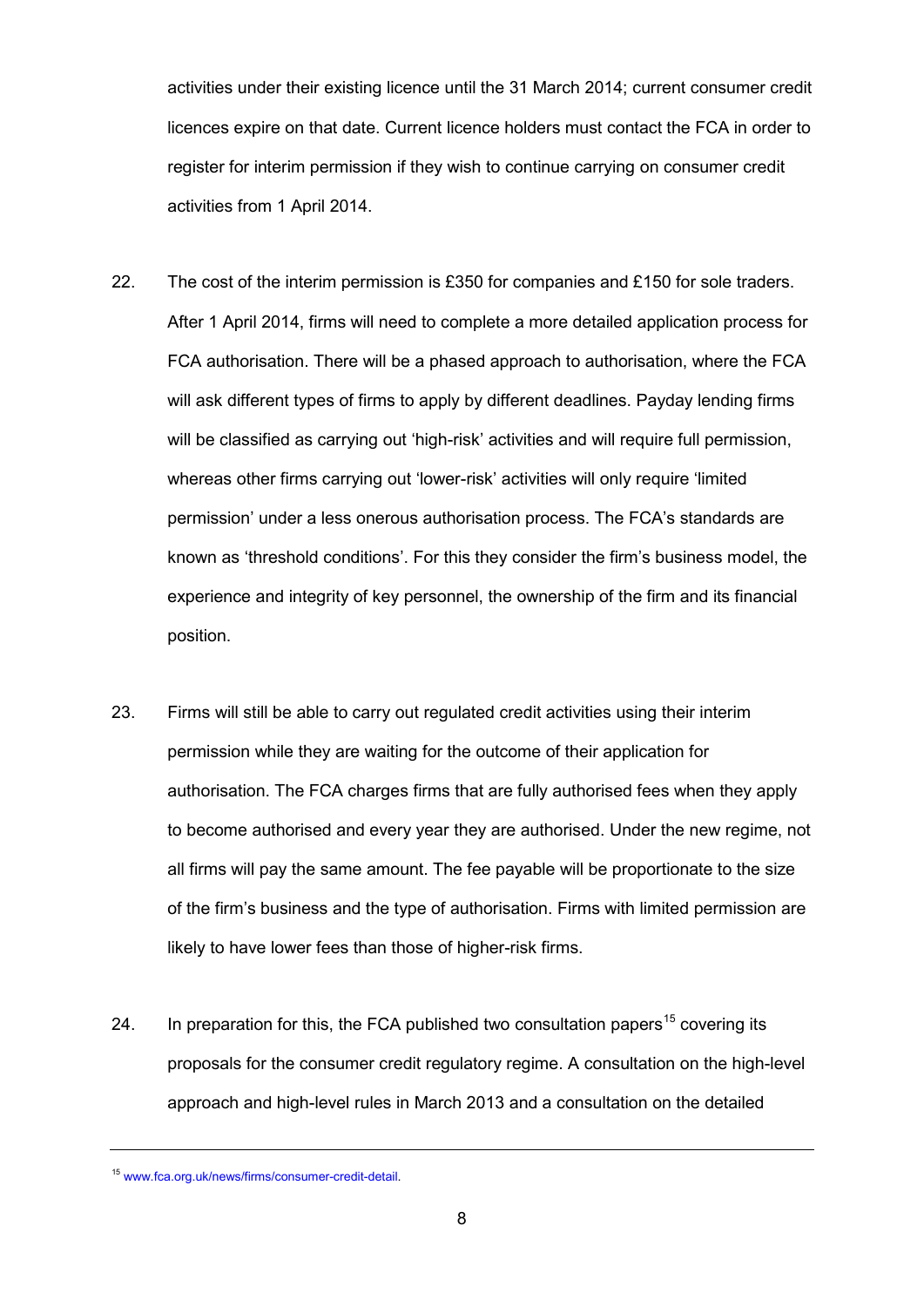proposals in October 2013. The policy statement confirming the final high-level rules was also published in October 2013.

- 25. Chapter 5 of the October consultation described the FCA's intended regulatory approach to consumer credit and the extent to which new rules will be issued to effect that regulation. Chapter 6 of the consultation paper covered high-cost shortterm credit. It outlined a number of specific proposals on payday lending, including:
	- limiting rollovers to two;
	- limiting unsuccessful uses of Continuous Payment Authority (CPA) to two and a prohibition on part-payment requests via CPA;
	- a rule requiring risk warnings on payday loan promotions;
	- a rule requiring payday lenders to provide information to consumers about free debt advice; and
	- the transposition of existing OFT affordability guidance and the FSA conduct standards and financial promotions regime into FCA rules and guidance.
- 26. The October consultation period closed on 3 December 2013. The FCA intends to publish new rules in February 2014 and to provide support to the firms affected, including targeted communications, presentations and plain language guidance.<sup>[16](#page-7-0)</sup> The FCA expects to publish the plain language guidance will be published in March 2014 and a further paper outlining other risks and potential action in the consumer credit market in April 2014.
- <span id="page-8-0"></span>27. In addition to its consumer credit responsibilities, section 6 of the Financial Services Act 2012 gives the FCA a competition objective to promote effective competition in the interests of consumers. The FCA will be required to identify and address competition problems and adopt a pro-competitive approach to regulation. The

<span id="page-8-1"></span><sup>16</sup> [www.fca.org.uk/static/fca/documents/consultation-papers/fsa-cp13-07.pdf.](http://www.fca.org.uk/static/fca/documents/consultation-papers/fsa-cp13-07.pdf)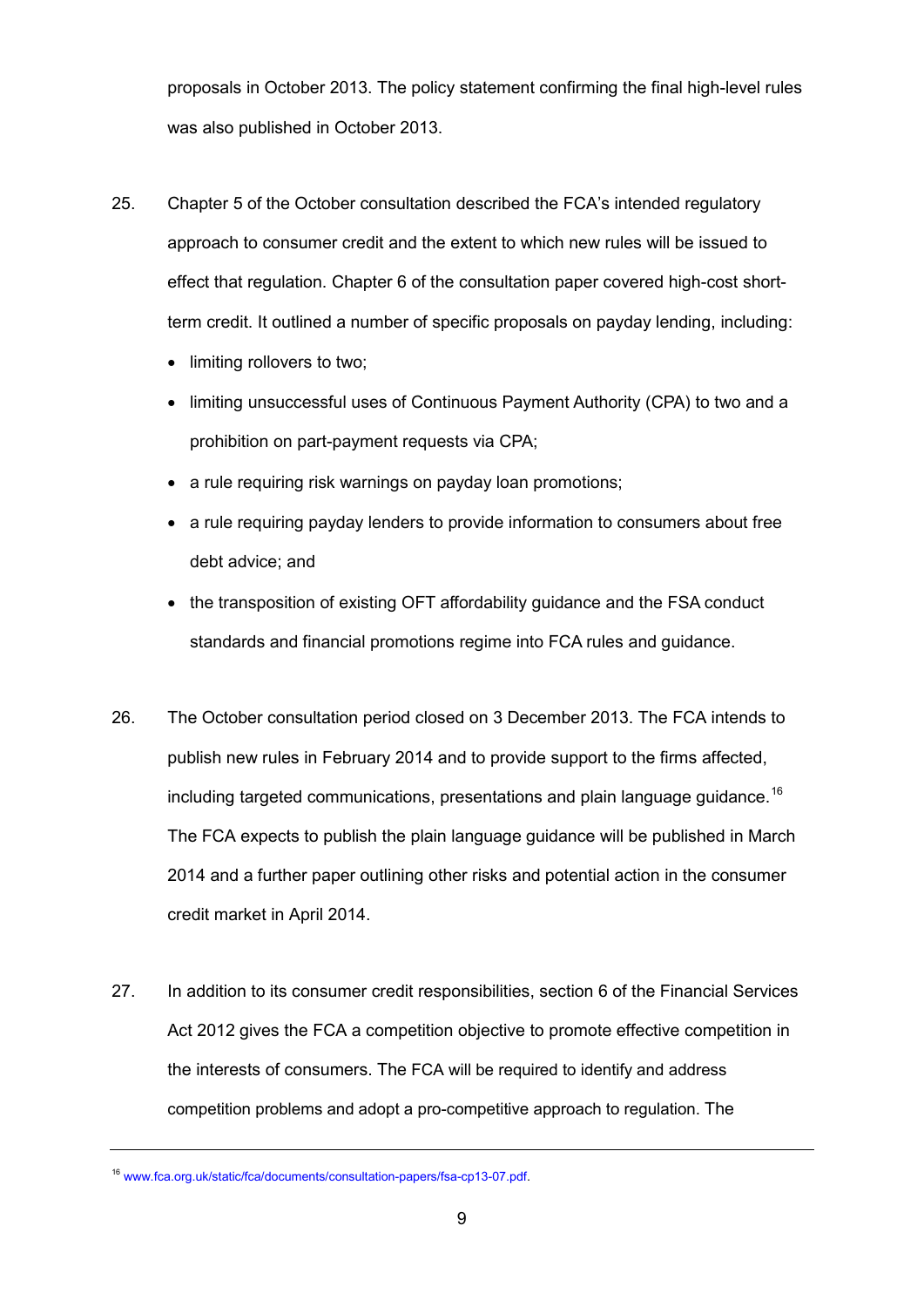competition objective is ancillary to the FCA's consumer protection and integrity objectives and it is limited by its compatibility with those other objectives.

- 28. The Financial Services (Banking Reform) Act 2013, gave the FCA the competition law powers contained in Part 1 of the CA98 (ie powers to take enforcement action against anti-competitive agreements and abuses of a dominant position) and Part 4 of the Act (ie powers to make market investigations references).<sup>[17](#page-8-1)</sup> To underline the importance of its competition functions, there will be a duty on the FCA to consider the use of its Competition Act powers before exercising certain powers in the FSMA. This duty is consistent with requirement on certain other sector regulators and it is designed to ensure that regulators make effective their competition powers.
- 29. The financial promotions regime under section 21 of the FSMA has been extended to include consumer credit by amendments included in the Financial Services Act 2012. The FCA also has a new power (under new section 137C of the FSMA) to direct firms to withdraw or amend misleading financial promotions. Under the FSMA, a financial promotion is 'an invitation or inducement to engage in investment activity' that is made 'in the course of business' and is 'capable of having an effect in the UK'. That broad definition captures all promotional activity, including traditional advertising, telephone sales and face-to-face conversations, in relation to all products and services regulated by the FCA.
- 30. From 1 April 2014, the Consumer Credit Advertising Regulations, along with a number of other CCA provisions, will be replaced by the new FCA Rules in the new CONC Sourcebook. [18](#page-9-0)

<span id="page-9-1"></span><span id="page-9-0"></span><sup>&</sup>lt;sup>17</sup> Section 129 and schedule 8 Financial Services (Banking Reform) Act 2013. These powers have not yet been commenced. <sup>18</sup> CONC reflects the majority of the existing CCA Regulations and OFT guidance.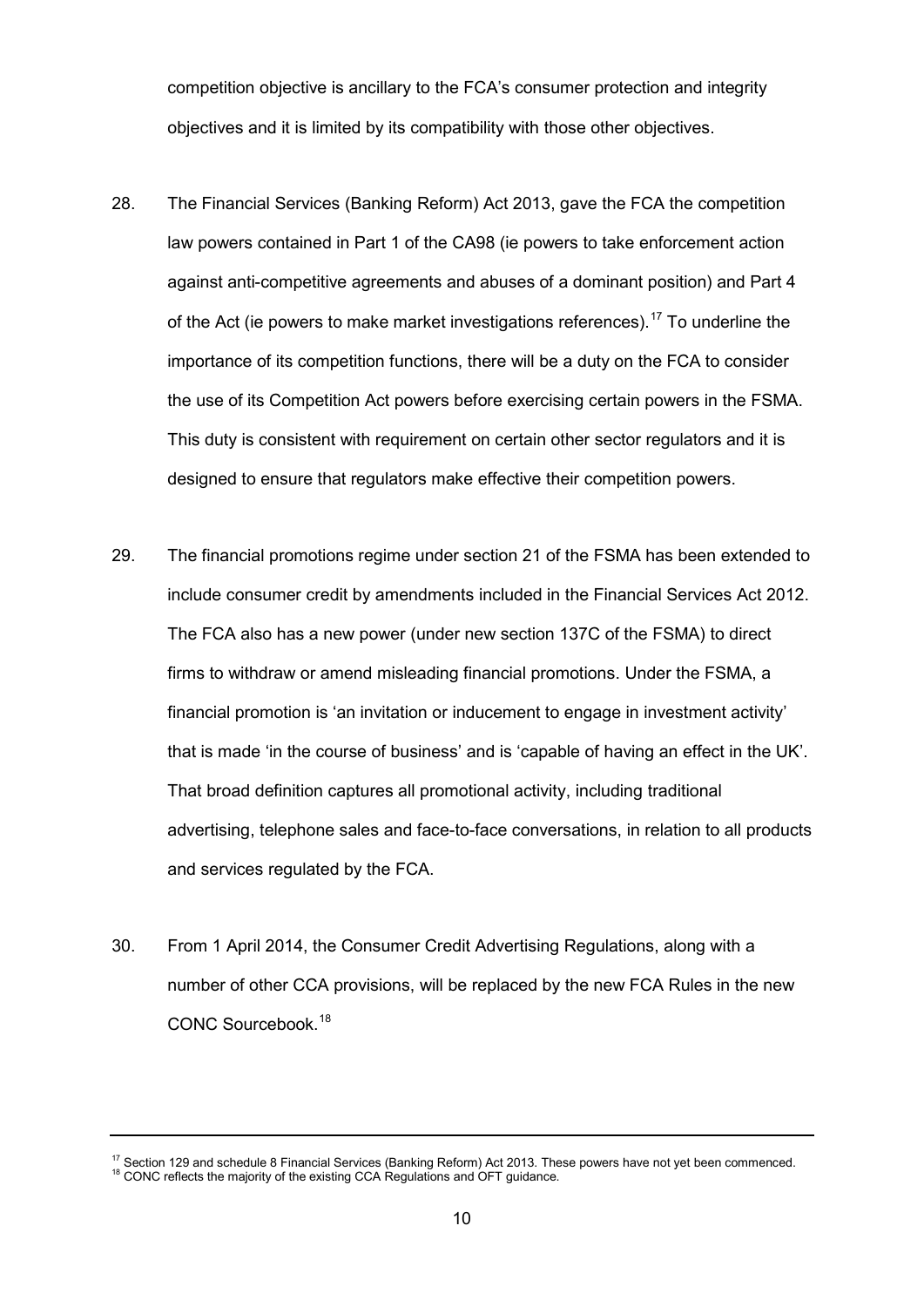# *The Advertising Standards Authority*

- 31. The ASA is not the lead regulator for financial advertising.<sup>[19](#page-9-1)</sup> The ASA work compliments that of the FCA and the OFT by covering the 'non-technical' elements of financial marketing communications that are not subject to the 'technical' requirements of the FSMA, the CCA and the Consumer Credit (Advertisements) Regulations 2004; for which the FCA and the OFT are the lead enforcers respectively.
- 32. 'Non-technical' in this context refers to matters of serious or widespread offence, social responsibility and the truthfulness of claims that do not relate to specific characteristics of the financial product itself.
- 33. This arrangement means that consumers are protected by a comprehensive set of rules that cover all aspects of the advertising of a financial product or service. The ASA liaises with the OFT and the FCA regularly to ensure consistency of approach and to avoid double jeopardy.
- 34. As to the payday loan sector, it will be for the FCA to take the lead (for broadcast advertising) or be solely responsible for (for non-broadcast advertising) enforcing any measures that are designed to ensure that consumers are not misled as to the nature of, or risks associated with, a consumer credit product. The ASA will continue to ensure that advertisements are not irresponsible, capable of causing serious or widespread offence, or untruthful in terms of claims that do not relate to specific characteristics of the consumer credit product itself.
- <span id="page-10-0"></span>35. As with advertisements subject to the FSMA regime, the ASA will consider concerns about advertisements for consumer credit that relate to matters of serious or

<sup>19</sup> [www.asa.org.uk/~/media/Files/ASA/Public%20affairs/ASA%20response%20to%20high](http://www.asa.org.uk/~/media/Files/ASA/Public%20affairs/ASA%20response%20to%20high-level%20proposals%20for%20an%20FCA%20regime%20for%20consumer%20credit.ashx)[level%20proposals%20for%20an%20FCA%20regime%20for%20consumer%20credit.ashx.](http://www.asa.org.uk/~/media/Files/ASA/Public%20affairs/ASA%20response%20to%20high-level%20proposals%20for%20an%20FCA%20regime%20for%20consumer%20credit.ashx)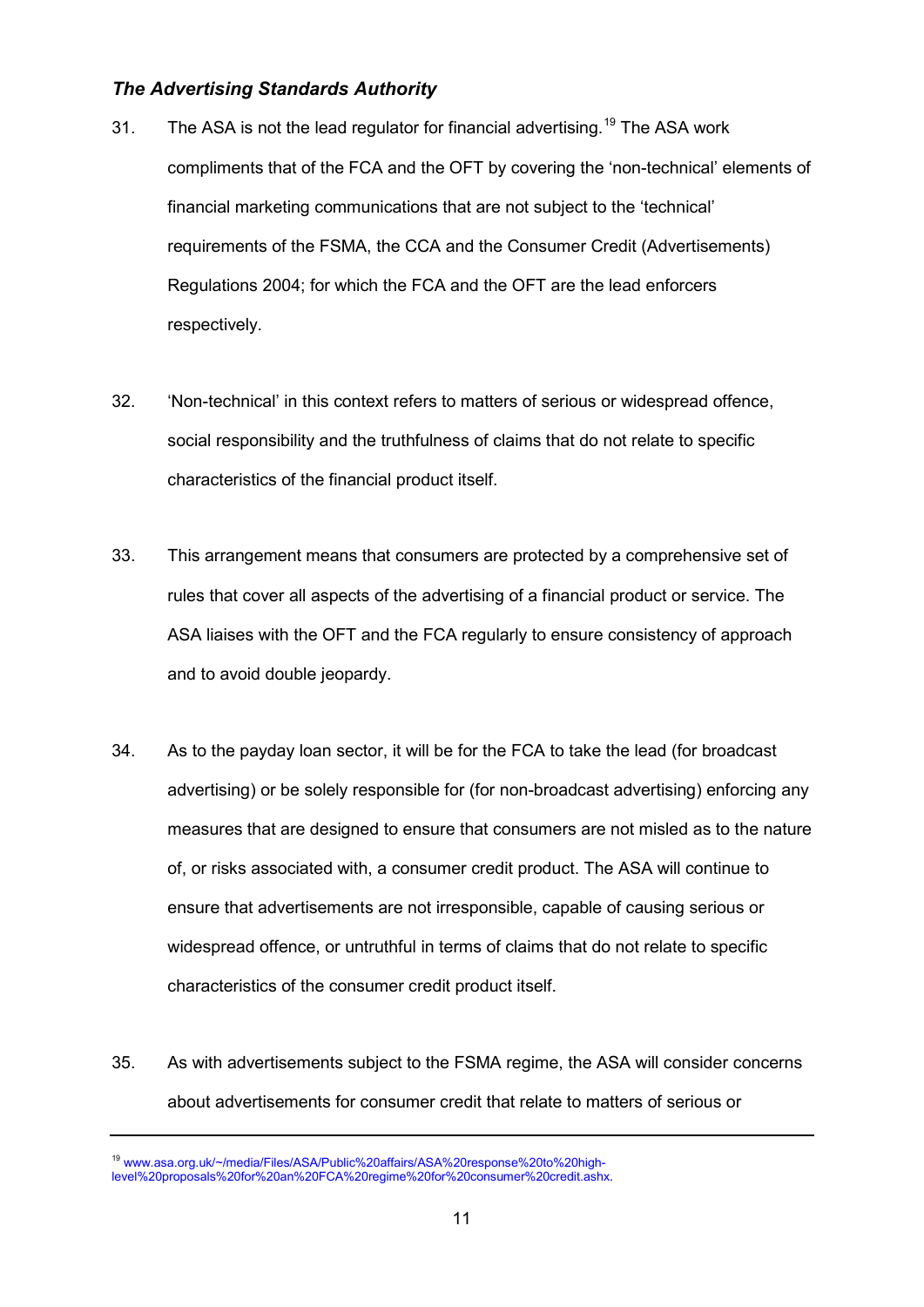widespread offence, social responsibility or the truthfulness of claims that do not relate to specific characteristics of the consumer credit product itself.

36. Notable enforcement action by the ASA includes the recent banning of a Wonga advertisement, deemed irresponsible because it gave the impression that the use of a payday loan was something that might be done routinely and without sufficient consideration.[20](#page-10-0) Another recent example is a Cash Lady advertisement, banned because it made references to past financial difficulties and implied that payday loans were more convenient and desirable than loans from high street banks.<sup>[21](#page-11-0)</sup> Cash Lady has also been told to avoid using celebrity endorsements by individuals (in this case Kerry Katona) whose financial problems are well known.

#### *Financial Ombudsman Service*

- 37. The Financial Ombudsman Service is the statutory dispute-resolution scheme set up by parliament under the  $FSMA^{22}$  $FSMA^{22}$  $FSMA^{22}$  and also has powers under the CCA. The Financial Ombudsman Service provides consumers with a free independent service to help resolve complaints about regulated financial firms and consumer credit licensees.
- 38. Under the CCA, the Financial Ombudsman Service makes rules regarding the handling of consumer credit complaints, with the approval of the FCA and these are included in the FSA/FCA Handbook under the DISP.<sup>[23](#page-11-2)</sup>
- 39. Although payday loans account for only a small proportion of the cases<sup>[24](#page-11-3)</sup> considered by the ombudsman service, in April/May 2013, the Financial Ombudsman Service

<span id="page-11-0"></span>

<span id="page-11-1"></span>

<span id="page-11-3"></span><span id="page-11-2"></span>

<sup>&</sup>lt;sup>20</sup> [www.asa.org.uk/Rulings/Adjudications/2013/10/WDFC-UK-Ltd/SHP\\_ADJ\\_232698.aspx.](http://www.asa.org.uk/Rulings/Adjudications/2013/10/WDFC-UK-Ltd/SHP_ADJ_232698.aspx)<br>
<sup>21</sup> [www.asa.org.uk/Rulings/Adjudications/2013/5/PDB-UK-Ltd/SHP\\_ADJ\\_219095.aspx.](http://www.asa.org.uk/Rulings/Adjudications/2013/5/PDB-UK-Ltd/SHP_ADJ_219095.aspx)<br>
<sup>22</sup> [www.opsi.gov.uk/acts/acts2000/ukpga\\_20000008\\_en\\_1.](http://www.opsi.gov.uk/acts/acts2000/ukpga_20000008_en_1) become formal disputes. 74 per cent of these cases—378,699 disputes—related to payment protection insurance.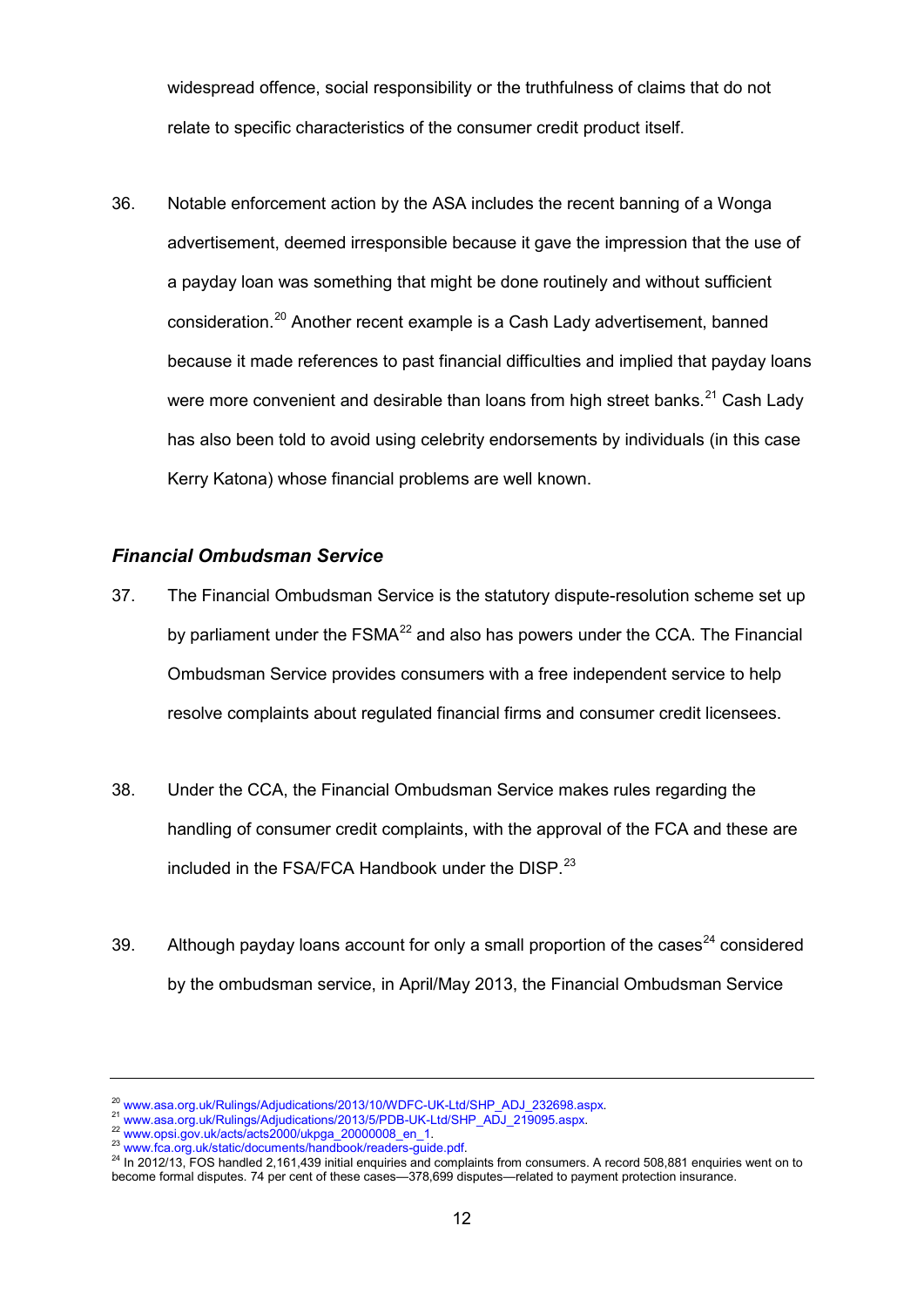received<sup>[25](#page-11-2)</sup> around 30 to 40 cases each month—this represents a 75 per cent increase on last year. According to the Financial Ombudsman Service, many of the complaints involve the lender's use of CPA—which allows the lender to collect payments directly from the consumer's bank account. Complaints involve payday lenders trying to take payments unexpectedly—or repeatedly attempting to take payments when the consumer has already explained that they do not have enough money to cover the debt. The Financial Ombudsman Service also receives complaints about unaffordable lending, the debt recovery methods used by some payday lenders as well as continuing to use CPAs after the borrower has sought to cancel them.

### **Regulatory framework**

- 40. The working definition of payday loans in our issues statement $^{26}$  $^{26}$  $^{26}$  was unsecured loans which are taken out for 12 months or less, and where the minimum amount that can be borrowed is £1,000 or less.
- 41. The term 'payday loan' is not defined under the CCA.
- 42. Payday loans are given under either 'fixed-sum' or 'running account' credit agreements.
- 43. Running-account credit is a facility under a credit agreement whereby the borrower is enabled to receive from time to time, from the creditor, cash to an amount or value such that, taking into account payments made by the borrower (or payments to be credited to the borrower), the credit limit stipulated in the agreement (if any) is not at any time exceeded.

<span id="page-12-1"></span><sup>&</sup>lt;sup>25</sup> [www.financial-ombudsman.org.uk/publications/ombudsman-news/109/109-payday-lending.html.](http://www.financial-ombudsman.org.uk/publications/ombudsman-news/109/109-payday-lending.html)<br><sup>26</sup> [www.competition-commission.org.uk/assets/competitioncommission/docs/2013/payday-](http://www.competition-commission.org.uk/assets/competitioncommission/docs/2013/payday-lending/140813_payday_lendings_statement_of_issues.pdf)

<span id="page-12-0"></span>[lending/140813\\_payday\\_lendings\\_statement\\_of\\_issues.pdf.](http://www.competition-commission.org.uk/assets/competitioncommission/docs/2013/payday-lending/140813_payday_lendings_statement_of_issues.pdf)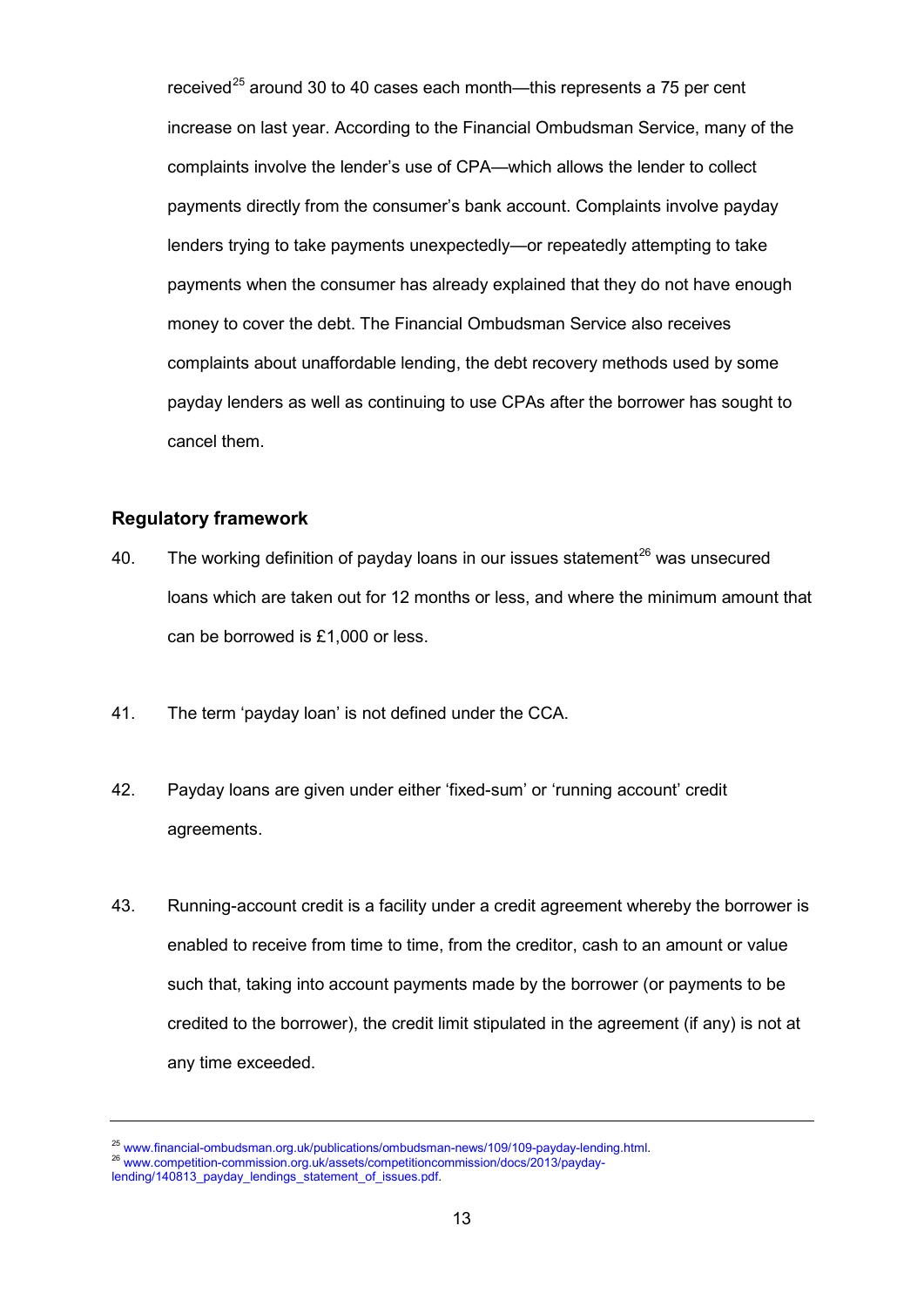- 44. Fixed-sum credit is any other facility under a consumer credit agreement whereby the borrower is enabled to receive credit (whether in one amount or by instalments).
- 45. Such consumer credit agreements fall under the CCA. $^{27}$  $^{27}$  $^{27}$  the legislation implementing the EU Consumer Credit Directive 2008,<sup>[28](#page-13-0)</sup> and further amplified by the OFT Irresponsible Lending Guidance and certain self-regulation measures.

## *The Consumer Credit Act 1974*

- 46. The CCA is the principal piece of legislation regulating lending and credit-related activities in the UK. The CCA lays down rules requiring information to be given to borrowers before entry into a consumer credit agreement. New regulations requiring information to be given to borrowers before entry into a credit agreement came fully into force on 1 February 2011, implementing provisions of the Consumer Credit Directive (CCD).
- 47. BIS have published a quide<sup>[29](#page-13-1)</sup> which explains the key changes that have been made to the CCA and other associated legislation to implement the CCD. While the changes effected by the CCD are wide-ranging, the below summarizes the key points in the Consumer Credit Regulations 2010.<sup>[30](#page-13-2)</sup>

# *Creditworthiness and adequate explanations (sections 55B and 55A of the CCA)*

48. Creditors are required to assess the borrower's creditworthiness before granting credit or significantly increasing the amount of credit. The assessment must be based on sufficient information, obtained from the borrower where appropriate, and from a credit reference agency (CRA) where necessary.

<span id="page-13-1"></span><span id="page-13-0"></span>

<sup>&</sup>lt;sup>27</sup> Section 10 of the CCA.<br><sup>28</sup> See paragraph 41.<br><sup>29</sup> www.gov.uk/government/uploads/system/uploads/attachment\_data/file/31904/10-1072-consumer-credit-directive-quick-<br>guide.pdf.

<span id="page-13-2"></span>SI 2010/1010.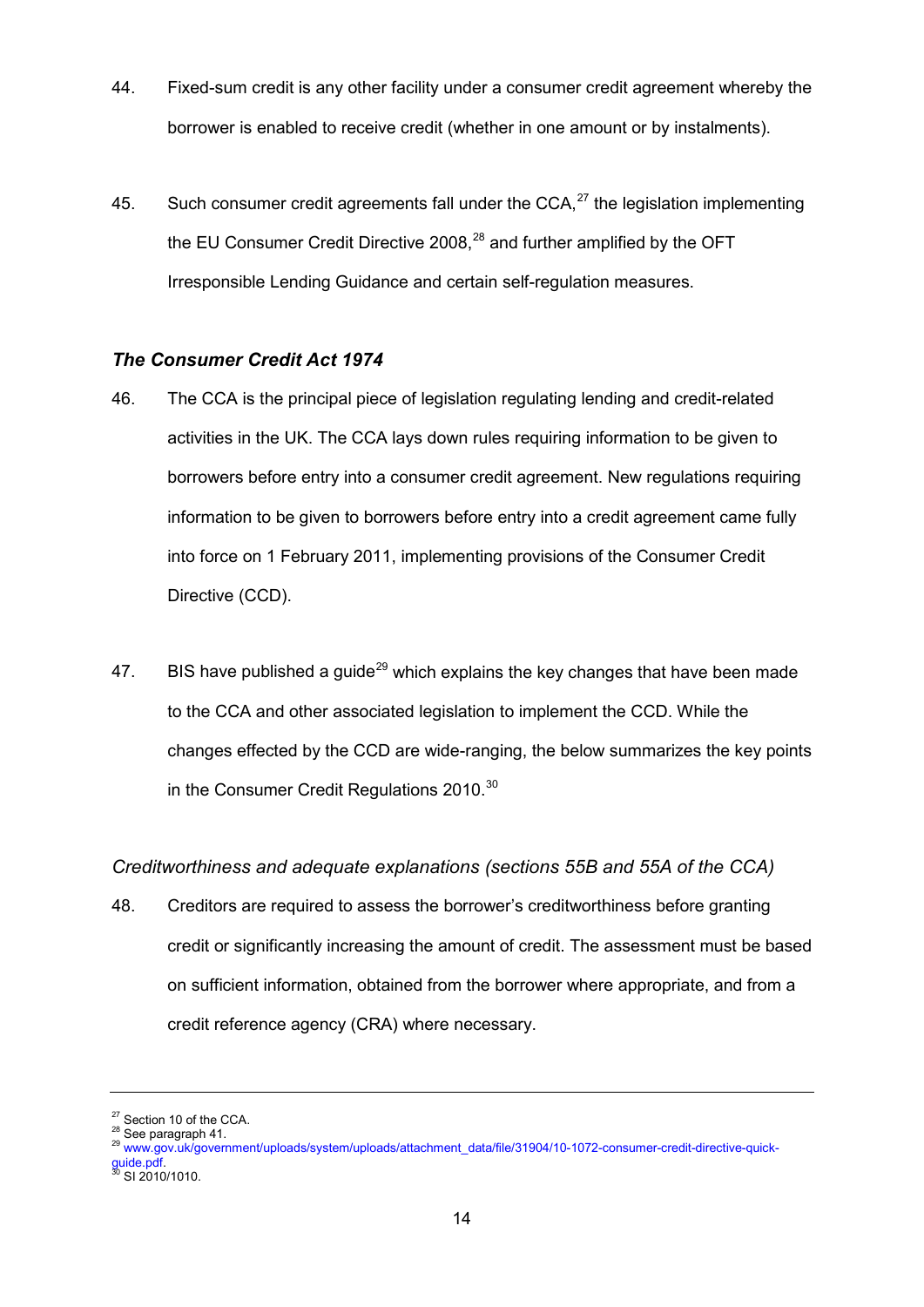49. Creditors must ensure that the borrower is provided with an adequate explanation of the proposed credit agreement, for example the particular features of the agreements, the cost and the consequences of failure to make payments, to enable the borrower to assess whether the agreement is suited to his or her needs and financial situation. It specifically requires the explanation to cover those features which might make the credit unsuitable for a particular type of use and features which may operate in an unforeseen circumstance, which may have a significant adverse effect. The explanation must be provided orally in a face-to-face situation. The borrower must be able to ask questions about the agreement, or to ask for further information or explanation.

#### *Pre-contractual information and agreements (section 55 of the CCA)*

- 50. The Disclosure Regulations require pre-contractual information to be given in good time before the borrower enters into the agreement. The information must be clear and easily legible, and the borrower must be able to take it away to consider it and to compare it with other offers if they wish. In most cases the information must be provided in a standard format, the Pre-contract Credit Information form, known as the 'SECCI', to aid comparability and consumer understanding. In the case of overdrafts, a different standard form may be used but is not mandatory. If this form is not used, all the information must be equally prominent.
- 51. The Agreements Regulations do not prescribe the form of the credit agreement, or the ordering of information. They prescribe the information that must be included in the document which the borrower signs. It must be clear and concise and easily legible. There are new rules regarding the provision of copies of executed agreements. There is a new right for consumers to request a statement of account for a fixed-term loan. The statement can be requested at any time during the life of the agreement but not more frequently than once a month.

15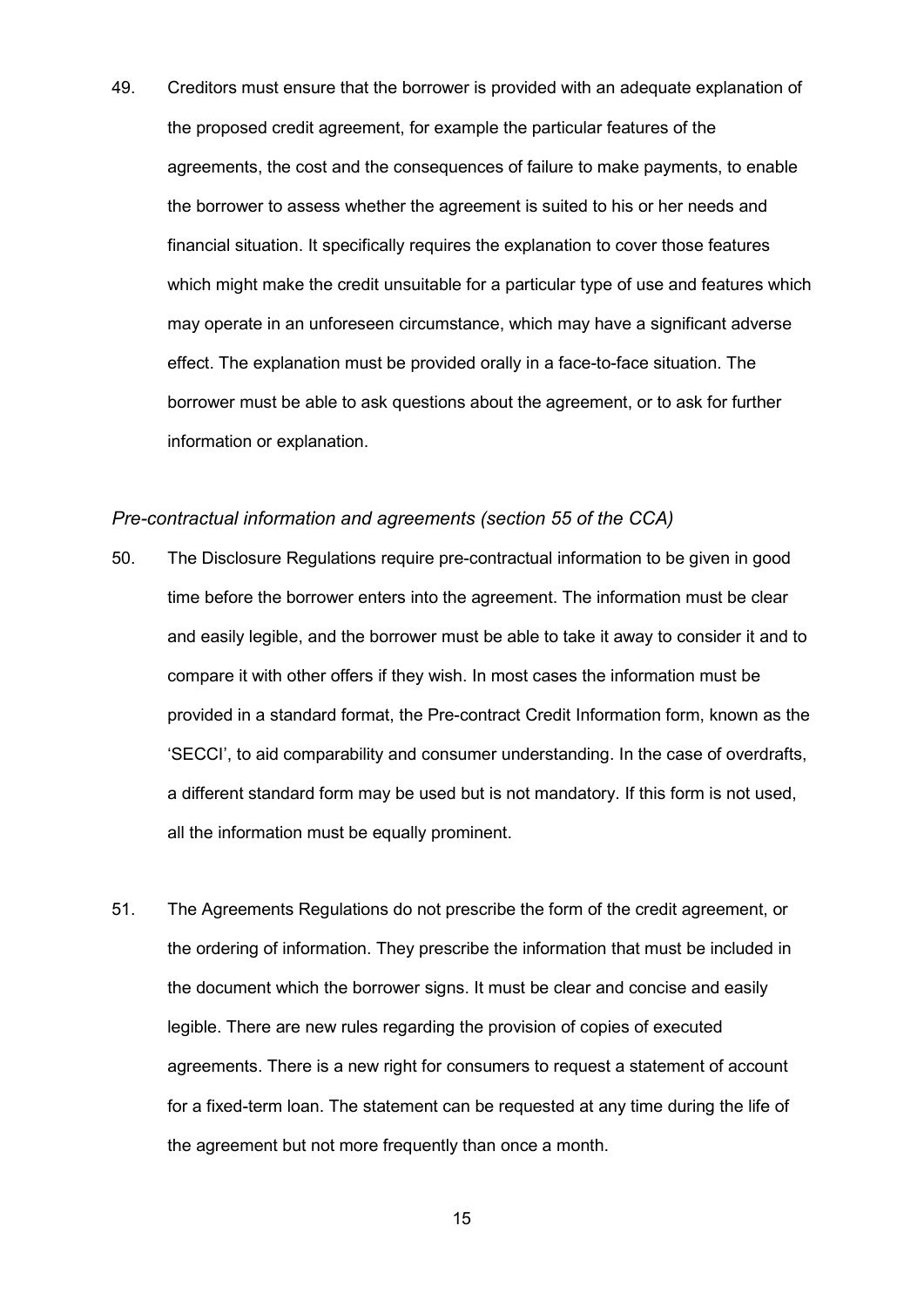## *Right of withdrawal (section 66A of the CCA)*

52. The borrower can withdraw from an agreement within 14 days following conclusion of the agreement or (if later) once the borrower has received a copy of the executed agreement or notification of the credit limit on a credit card. The borrower must repay the credit and must also pay interest for each day the credit was drawn down.

### *Online execution of agreements*

- 53. The CCA Order 2004<sup>[31](#page-13-2)</sup> allows for the execution of CCA-regulated agreements online (or by other 'electronic communications') and permit creditors to send out copies of agreements and notices by electronic means where the borrower has agreed to this.
- 54. The Order sets out the amendments to the CCA and associated regulations needed to bring this into effect, including changes to the form of agreements to allow for electronic signatures. In each case, the creditor is required to specify the form of electronic communication needed to conclude the agreement. Electronic communication is widely defined, and includes email and online transactions. It also, in principle, includes telephone communications, although the creditor would still need to ensure that it had complied with the provisions of the CCA such as the form of agreements and delivery of copies of agreements. Although most notices can be sent electronically, it is not possible to take enforcement action unless a default notice has been sent by post (see paragraph 61).

# *The Irresponsible Lending Guidance*

55. Under section 25 of the CCA, the OFT has a duty to ensure that licences are only held by businesses that are fit to hold them (known as the 'Section 25 Test'). In

<span id="page-15-0"></span><sup>&</sup>lt;sup>31</sup> The Consumer Credit Act 1974 (Electronic Communications) Order 2004, SI 2004/3236.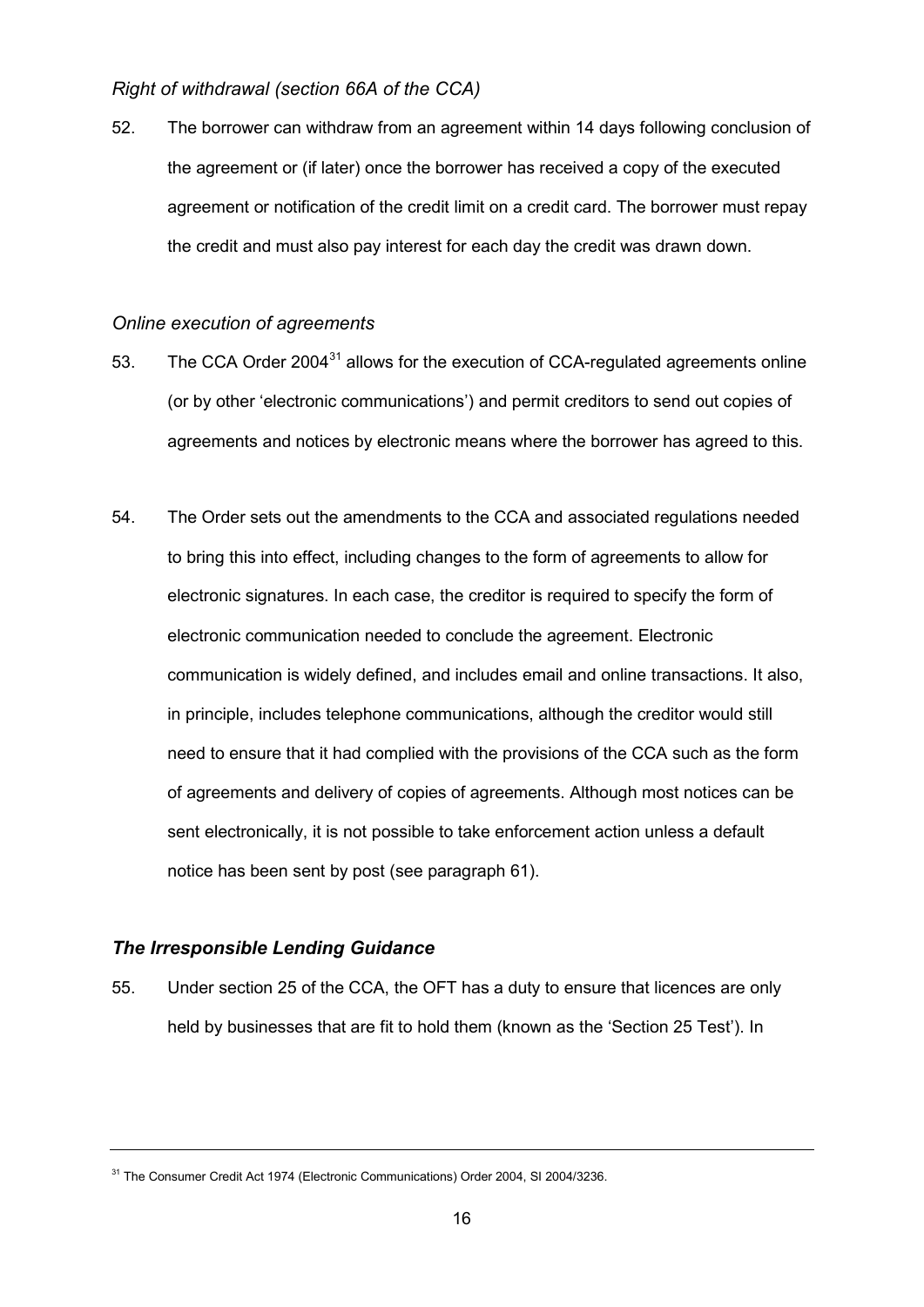March 2010, the OFT published its Irresponsible Lending Guidance.<sup>[32](#page-15-0)</sup> The foreword of the Irresponsible Lending Guidance states:

The primary purpose in producing this guidance is to provide greater clarity for businesses and consumer representatives as to the business practices that the [OFT] considers may constitute irresponsible lending practices for the purposes of section 25(2B) of the [CCA]. It indicates types of deceitful or oppressive or otherwise unfair or improper business practices which, if engaged in by a consumer credit business, could call into consideration its fitness to hold a consumer credit licence.

The guidelines set out the expectation that lenders will conduct a reasonable assessment of affordability and monitor repayments. If customers fall into difficulties with their repayments, the lender is expected to show forbearance in resolving the problem.

# *The Consumer Credit Directive 2008/48/EC*

- 56. The CCD was adopted on 23 April 2008, replacing the previous Consumer Credit Directive. In the UK, the CCD has been implemented by six sets of regulations:
	- *The Consumer Credit (EU Directive) Regulations 2010, SI 2010/1010* (the EU Directive Regulations). These regulations make a number of amendments to the CCA and to secondary legislation made under the CCA to implement various requirements of the CCD.
	- *The Consumer Credit (Total Charge for Credit) Regulations 2010, SI 2010/1011*  (the TCC Regulations)*.* These regulations set out how the total charge for credit and the annual percentage rate of charge disclosed in advertising and consumer information must be calculated. They largely replace previous regulations on the total charge for credit.

<span id="page-16-0"></span><sup>&</sup>lt;sup>32</sup> [www.oft.gov.uk/shared\\_oft/business\\_leaflets/general/oft1107.pdf.](http://www.oft.gov.uk/shared_oft/business_leaflets/general/oft1107.pdf)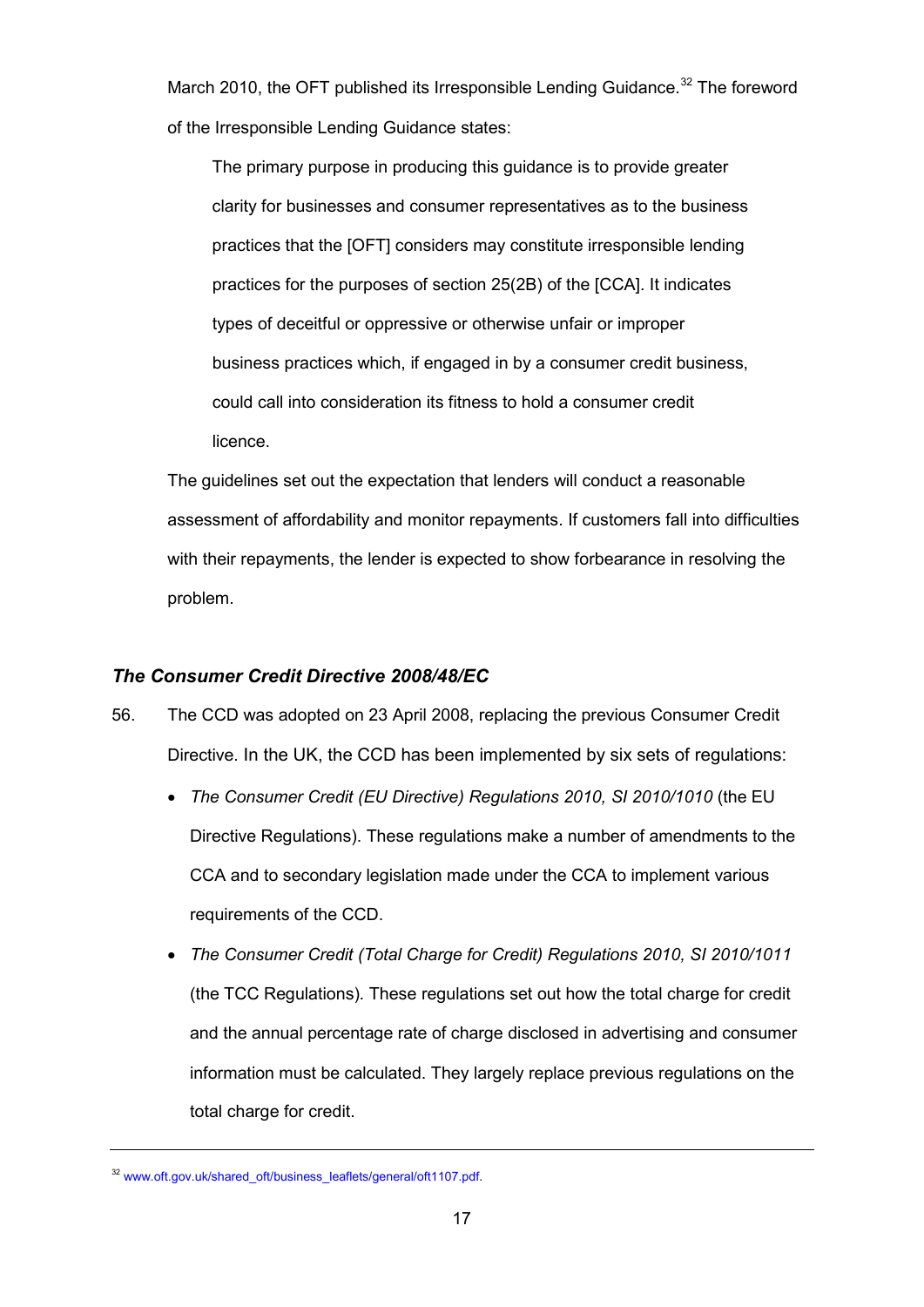- *The Consumer Credit (Disclosure of Information) Regulations 2010, SI 2010/1013*  (the Disclosure Regulations). $33$  These regulations set out what information must be provided to consumers before they enter into a credit agreement and the way in which that information must be provided. They largely replace previous regulations on the disclosure of pre-contractual information.
- *The Consumer Credit (Agreements) Regulations 2010, SI 2010/1014* (the Agreements Regulations). These regulations set out what information must be included in a credit agreement and how it must be presented and include requirements on the signing of a credit agreement. They largely replace previous regulations on the form and content of agreements.
- *The Consumer Credit (Amendment) Regulations 2010, SI 2010/1969* (the Amendment Regulations). These regulations amend errors that were identified in the EU Directive Regulations, the Disclosure Regulations and the Agreements Regulations.
- *The Consumer Credit (Advertisements) Regulations 2010, SI 2010/1970* (the Advertisements Regulations). These regulations set out what information must be included in advertisements for consumer credit agreements and how that information must be presented. They largely replace previous regulations on advertisements.
- 57. The implementing regulations came into force on 1 February 2011 and apply to all consumer credit agreements regulated under the CCA (other than agreements secured on land). The changes principally affect creditors, but also impact to some extent on credit-brokers and credit intermediaries.
- 58. The CCD does not apply to credit agreement involving a total amount of credit less than €200 or more than €75 000 (£160 to £64 000), which leaves open the question

<span id="page-17-0"></span> $33$  The Consumer Credit (Amendment) Regulations 2011 (SI 2011/11) made some amendments to the 2010 Regulations.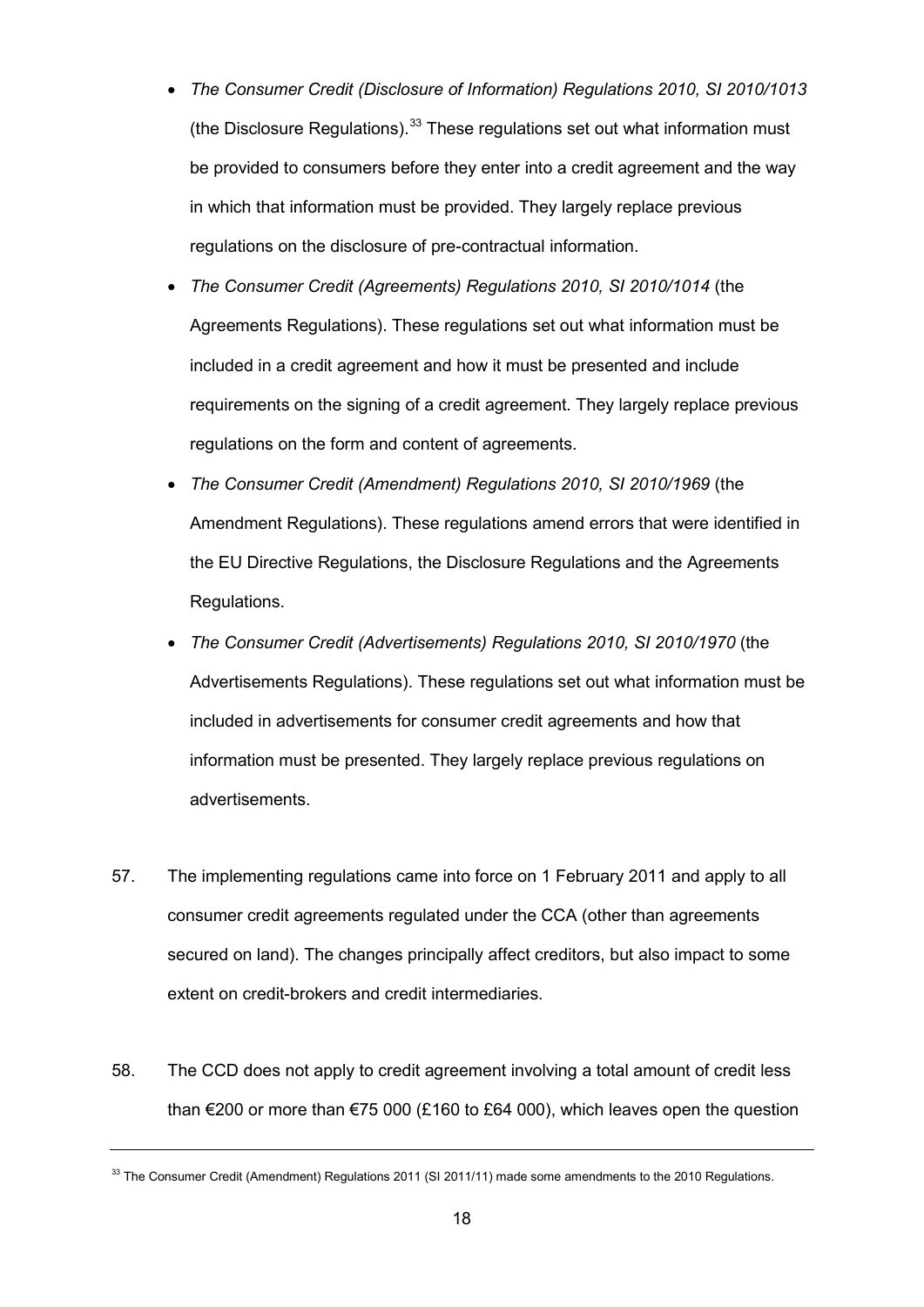of credit agreement outside the scope of the directive, for example payday loans below £160. For these loans, the directive states in recital 10 that a 'Member State could thereby maintain or introduce national legislation corresponding to the provisions of this Directive or certain of its provisions'.

- 59. An explanatory memorandum prepared by BIS to the Consumer Credit Regulation 2010 outlines that loans below  $\epsilon$ 200 (£160) are subject to the full requirements of the CCD. [34](#page-17-0)
- 60. The [CCD](http://eur-lex.europa.eu/LexUriServ/LexUriServ.do?uri=OJ:L:2008:133:0066:0092:EN:PDF) required the introduction of a number of new requirements into UK law. These include:
	- a duty on the lender to provide information in advertising and at the pre-contract stage as well as adequate explanations about the credit on offer to the consumer (articles 4, 5 and 6, CCD);
	- an obligation on the lender to check creditworthiness before offering or increasing credit (article 8, CCD);
	- requirements concerning access to credit reference databases (article 9, CCD);
	- a right for consumers to withdraw from a credit agreement within 14 days without giving any reason (article 14, CCD). If the consumer exercises their right of withdrawal, they shall pay to the creditor the capital and the interest accrued thereon from the date the credit was drawn down until the date the capital is repaid, without any undue delay and no later than 30 calendar days after the despatch by them to the creditor of notification of the withdrawal;
	- requirements on lenders to inform consumers when debts are sold on (article 17, CCD); and
	- requirements for credit intermediaries to disclose fees and links to creditors (article 21, CCD).

<span id="page-18-0"></span><sup>&</sup>lt;sup>34</sup> [www.legislation.gov.uk/uksi/2010/1011/pdfs/uksiem\\_20101011\\_en.pdf.](http://www.legislation.gov.uk/uksi/2010/1011/pdfs/uksiem_20101011_en.pdf)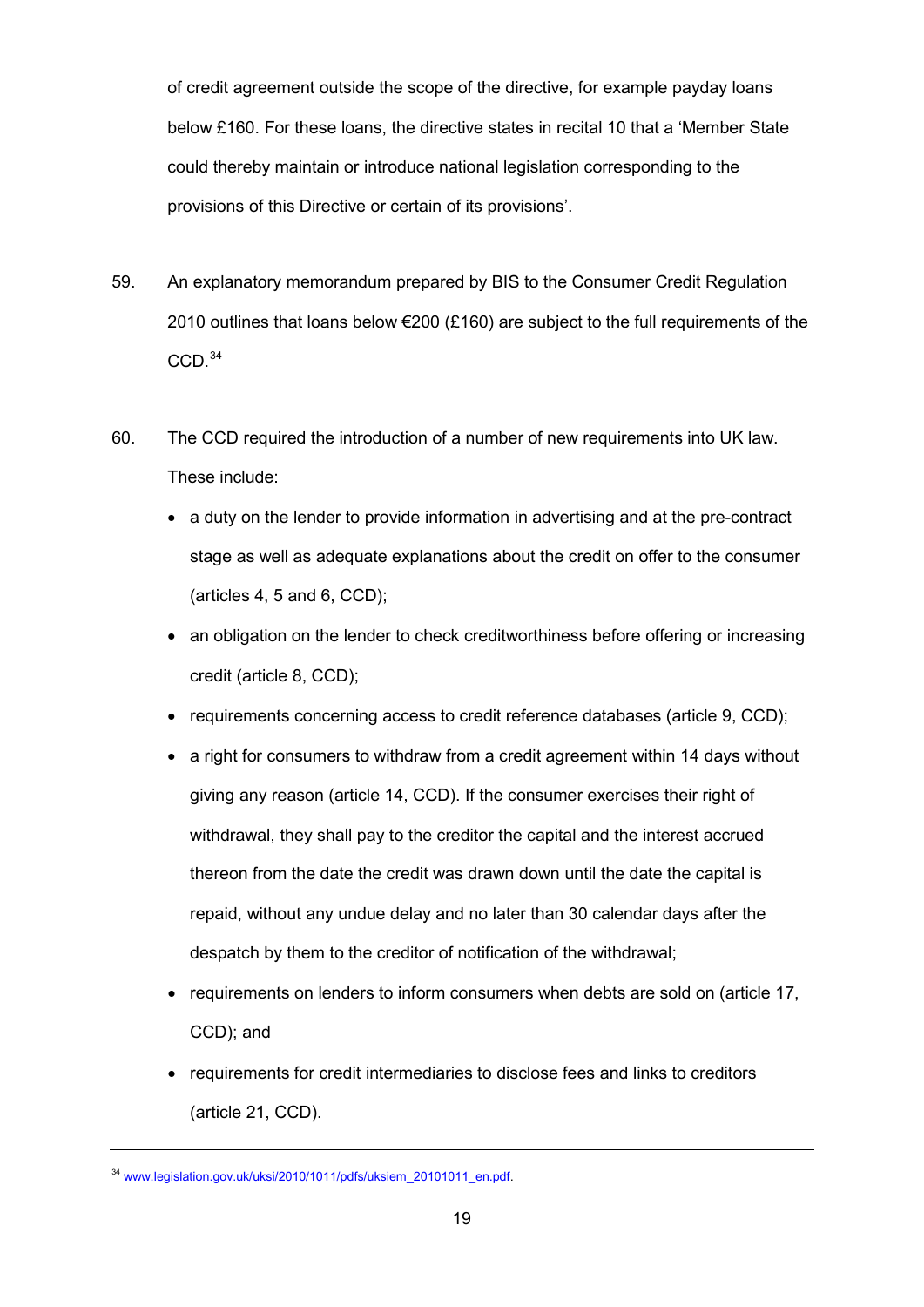#### *Interaction with other legislative provisions*

- 61. Other EU legislative instruments concerned with consumer credit have provisions that do apply to payday lending. In particular, the Payments Services Directive (Directive 2007/64) is intended to create a single market for payment services and contains provisions on payment instruments, including recurrent payment such as CPA.
- 62. The Consumers' Association Which? is conducting a campaign against default charges imposed by payday lenders on customers who do not repay on time. [35](#page-18-0) This campaign is based on the Unfair Terms in Consumer Contracts Regulations 1999. For further background on these regulations see Annex A.
- 63. There are also provisions in the Unfair Commercial Practices Directive (Directive 2005/29/EC) that read across to CCD provisions on advertising. This directive requires traders to inform consumers in advertising and other invitations to purchase about the total cost of a financial service also in situations where the CCD does not apply. The CCD also extends the Distance Marketing of Consumer Financial Services Directive (Directive 2002/65/EC) so that further pre-contractual information is provided in the case of voice telephony communications that lead up to the conclusion of a credit agreement.

# *Self regulation*

64. Following discussions between BIS, the OFT, and the four trade associations representing over 90 per cent of the payday and short-term loan industry, a Good Practice Customer Charter<sup>[36](#page-19-0)</sup> was published by the four trade associations representing payday lenders in July 2012: Consumer Credit Trade Association

<span id="page-19-1"></span><sup>&</sup>lt;sup>35</sup> See press release a[t http://press.which.co.uk/whichpressreleases/which-calls-on-payday-lenders-to-cut-high-fees/,](http://press.which.co.uk/whichpressreleases/which-calls-on-payday-lenders-to-cut-high-fees/)<br>13 January 2014.

<span id="page-19-0"></span>

www.cfa-uk.co.uk/assets/files/PD&STL\_Charter.pdf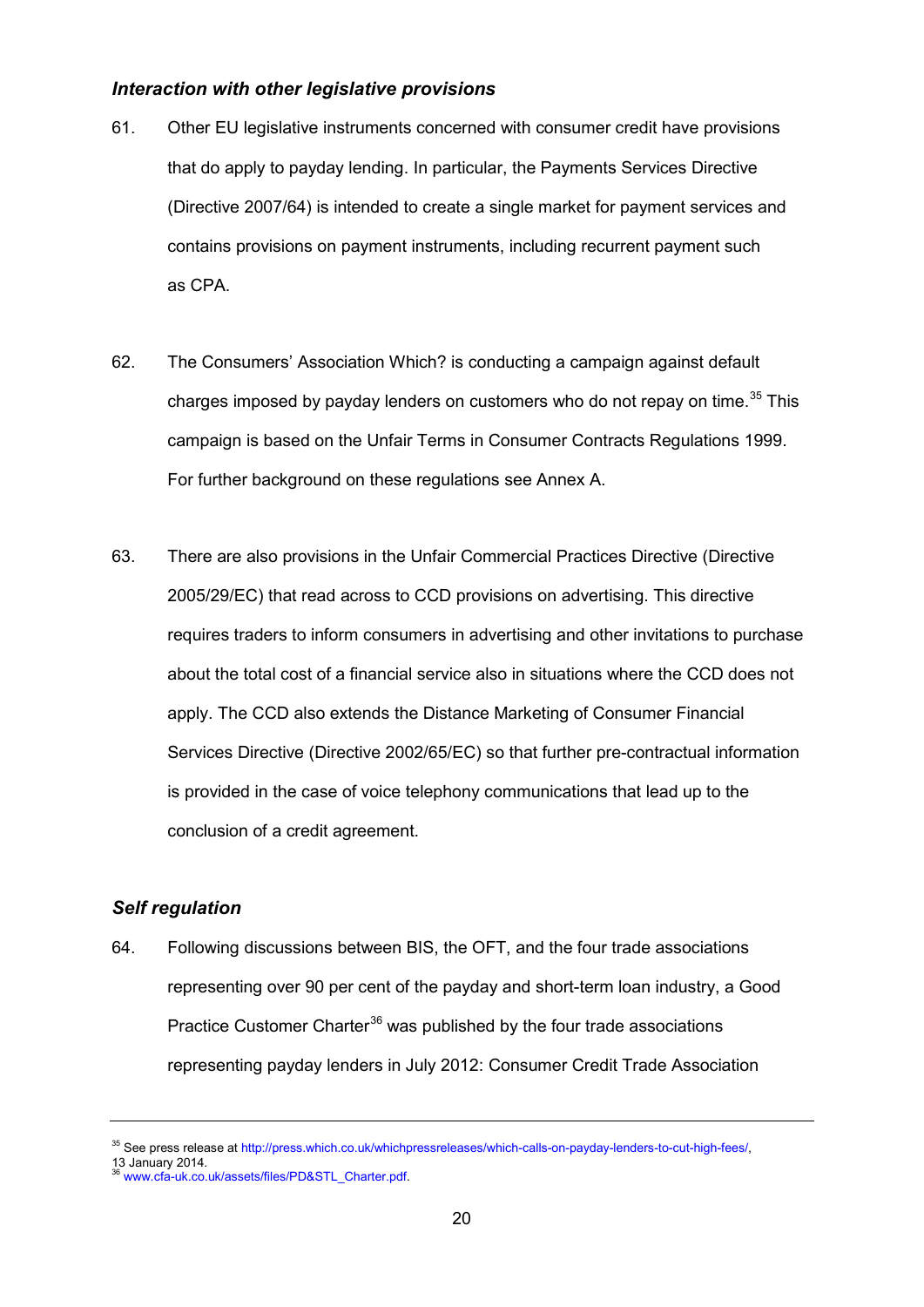(CCTA), Consumer Finance Association (CFA), BCCA and Finance & Leasing Association  $(FLA)^{37}$  $(FLA)^{37}$  $(FLA)^{37}$  (Trade Associations).

- 65. Trade Associations have committed their members to explaining how loans work and the costs involved; increasing transparency about loan repayments so that consumers can make informed decisions and are not surprised by hidden payments; providing help for customers in financial difficulty by freezing charges and interest; undertaking robust credit and affordability assessments to ensure loans are suitable for the customer's situation; and effective compliance monitoring by the Trade Associations to root out poor practice in the industry. The CFA's Code of Practice also introduced a limit of three per rollover customer.<sup>[38](#page-20-0)</sup>
- 66. Under the Good Practice Charter, the Trade Associations require their members to provide an annual statement of compliance and to be subject to periodic independent compliance visits. Failure to comply with the Charter could result in firms being subject to written warnings, recommendations as to future conduct and expulsion from the Trade Association for more serious breaches.
- 67. In relation to BBCA, any issues of non-compliance are raised with the lender to take action. If agreement cannot be reached members can face disciplinary action. The CCTA's<sup>[39](#page-20-1)</sup> and the CFA's<sup>[40](#page-20-2)</sup> own Code of Practice states that they would possibly suspend or expel any of their members who fail to comply with the code.

## **Legal considerations in offering payday loans**

68. As explained above, the regulation of consumer credit products requires certain information to be included in contracts and prescribes the way that the information

<span id="page-20-0"></span>

<span id="page-20-3"></span> $37$  FLA has only one member in this sector which is Wonga.<br> $38$  [www.moneyshop.tv/CFA\\_Lending\\_Code\\_for\\_Small\\_Cash\\_Advances\\_25\\_July\\_2012.pdf.](http://www.moneyshop.tv/CFA_Lending_Code_for_Small_Cash_Advances_25_July_2012.pdf) Point 4, f), iv) of the Code of Practice 'Members shall not allow customers to extend a short term loan on more than three occasions'.<br><sup>39</sup> Annex C Code of Practice for bills of sale lenders (paragraphs 2.4 & 2.5) [www.bis.gov.uk/assets/biscore/consumer-](http://www.bis.gov.uk/assets/biscore/consumer-issues/docs/g/11-516-government-response-proposal-ban-bills-of-sale)

<span id="page-20-1"></span>[issues/docs/g/11-516-government-response-proposal-ban-bills-of-sale.](http://www.bis.gov.uk/assets/biscore/consumer-issues/docs/g/11-516-government-response-proposal-ban-bills-of-sale) <sup>40</sup> [www.moneyshop.tv/CFA\\_Lending\\_Code\\_for\\_Small\\_Cash\\_Advances\\_25\\_July\\_2012.pdf.](http://www.moneyshop.tv/CFA_Lending_Code_for_Small_Cash_Advances_25_July_2012.pdf)

<span id="page-20-2"></span>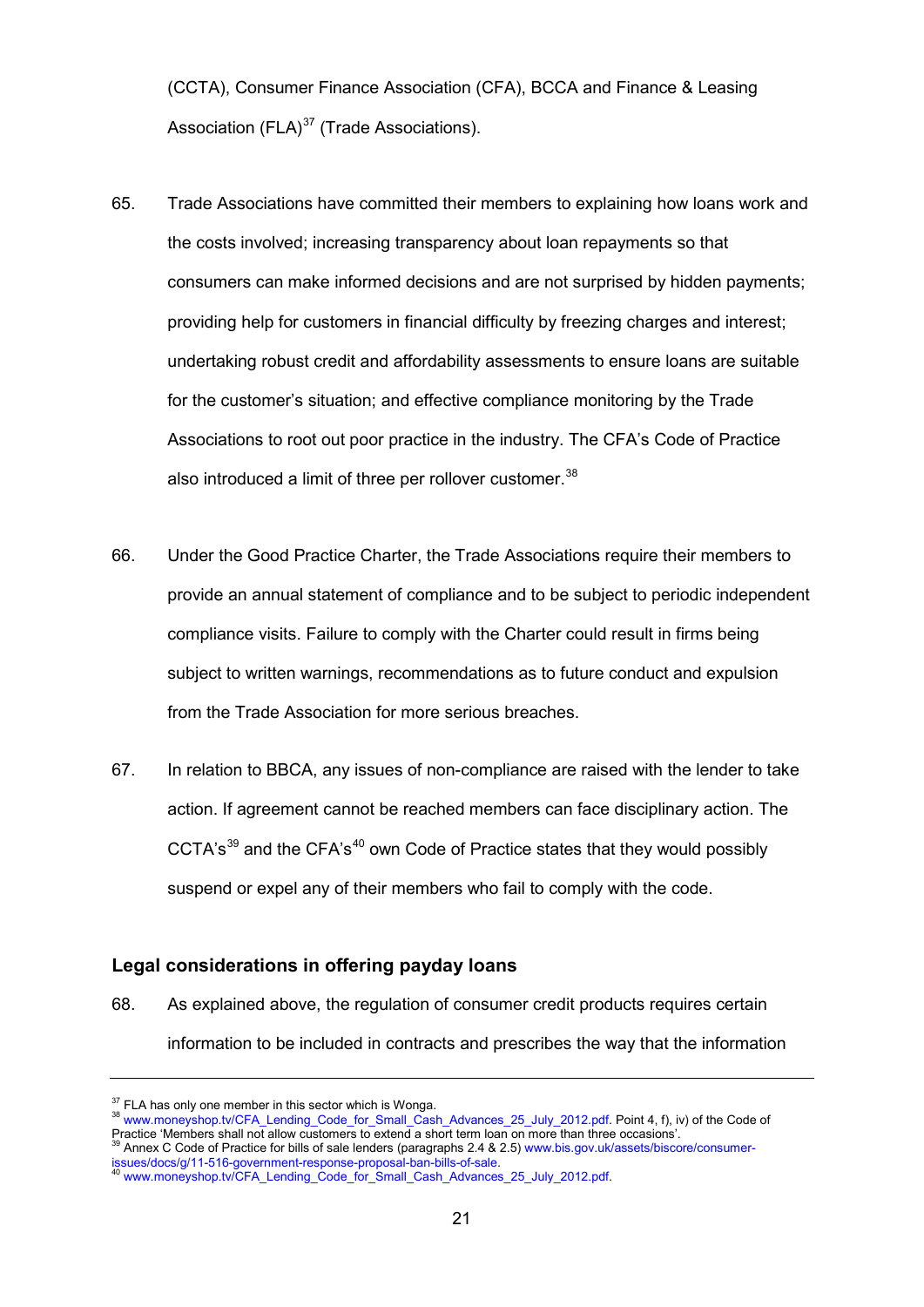must be ordered. The aim is to ensure that consumers are given sufficient, balanced information about the nature and cost of credit to enable them to compare different products and choose the ones that are best for them.

## *Formalities of a credit agreement*

- 69. Since 2011, creditors must provide with certain specified information in a pre-contract information form and the borrower should be advised by the retailer to consider this information before signing the agreement. This is to ensure that the borrower is fully aware of the cost of the agreement and of his or her legal responsibilities. Creditors must ensure that the borrower is provided with an adequate explanation of the proposed credit agreement to enable him or her to assess whether the agreement is suited to his or her needs and financial situation.
- 70. Under section 55A of the CCA the creditor must provide the borrower with adequate information to enable the debtor to assess the suitability of the agreement and its terms to his needs and financial situation and how to seek further information. In particular the following information must be provided:
	- the features of the agreement that may make it unsuitable;
	- the length of the agreement;
	- the amount and frequency of payments; and
	- details of the customer's cancellation rights.
- 71. The agreement must be signed by both the creditor and the borrower who is entitled to a copy of the agreement. If this information is not given or is not signed by both parties the agreement could be unenforceable.

# *Ending the agreement and early payment*

72. The customer may end the agreement at any time by repaying the full amount owed.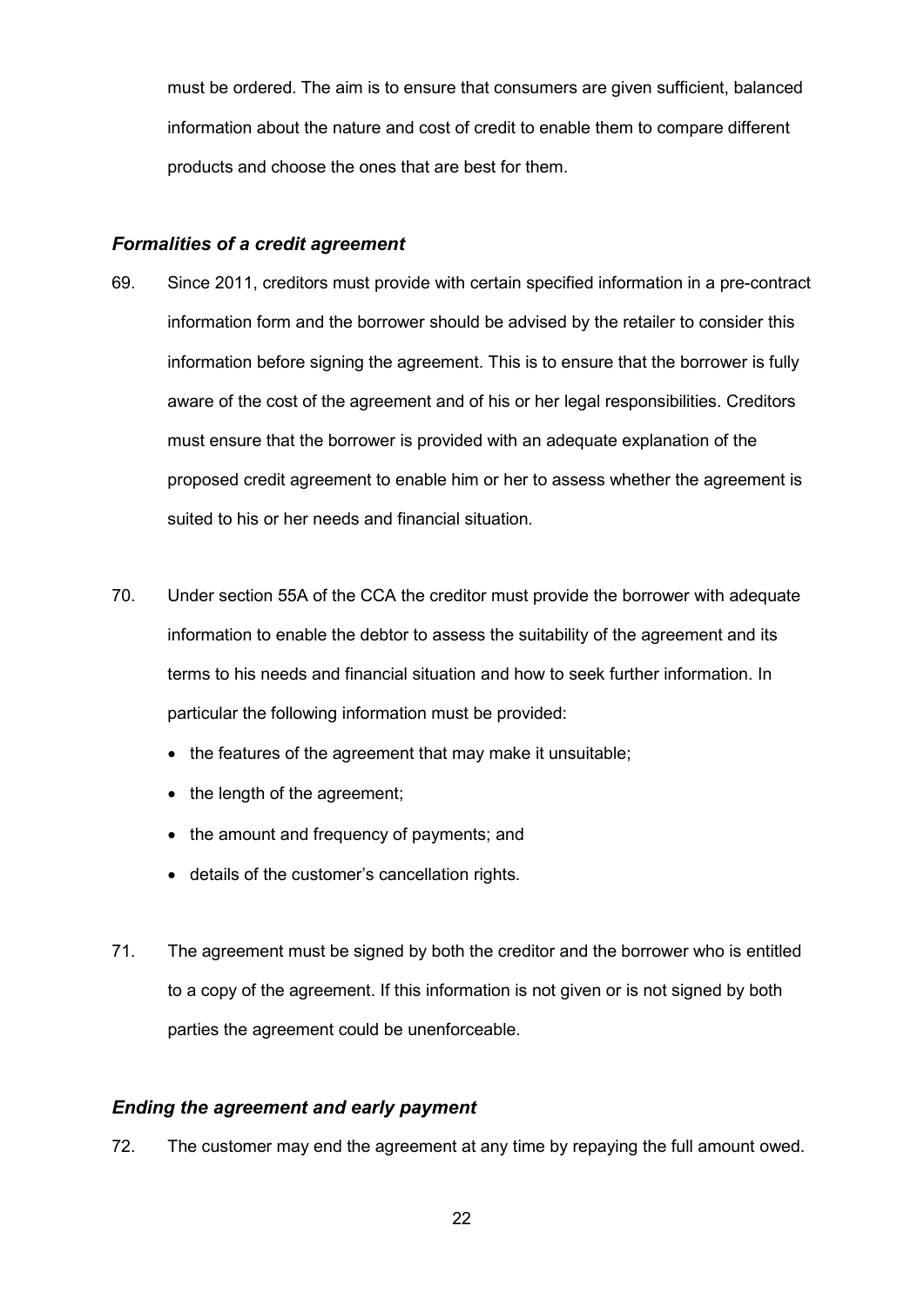- 73. Under section 66A of the CCA, the customer has the right to withdraw from his credit agreement without having to give any reason. To do so the customer must give oral or written notice to the lender before the end of the period of 14 days beginning from the day after he or she received a copy of the agreement. The customer is required to repay the credit without delay and no later than 30 calendar days after giving notice of withdrawal together with the interest accrued from the date the credit was provided until the day the credit is repaid.
- 74. Under section 94 of the CCA, the borrower can settle a regulated consumer credit agreement early by giving notice to the lender and paying the amount due less a rebate. The borrower is also entitled to information about the amount needed to settle. This has been extended from 1 February 2011 to provide a new right of partial early repayment. The changes arise from implementation of the CCD, and are contained in the various [Consumer Credit Regulations 2010](http://www.legislation.gov.uk/all?title=Consumer%20Credit%20%28EU%20Directive%29%20Regulations%202010) cited in paragraph 52.

## *Defaulting on payments*

- 75. In the payday lending sector, the implications of late payment vary from lender to lender. Typically a customer will be charged a late payment fee and will accrue interest on the outstanding balance. Often a lender will make further attempts to collect money owed from the customer in either one payment or in several amounts on a continuous basis.
- 76. Lenders usually charge the customer a missed payment fee and interest will continue to accrue.
- 77. Information in relation to failed payments will be noted on the credit record and may affect the customer's ability to obtain credit in the future. A creditor must give the borrower a notice of sums in arrears, plus an arrears information sheet at intervals of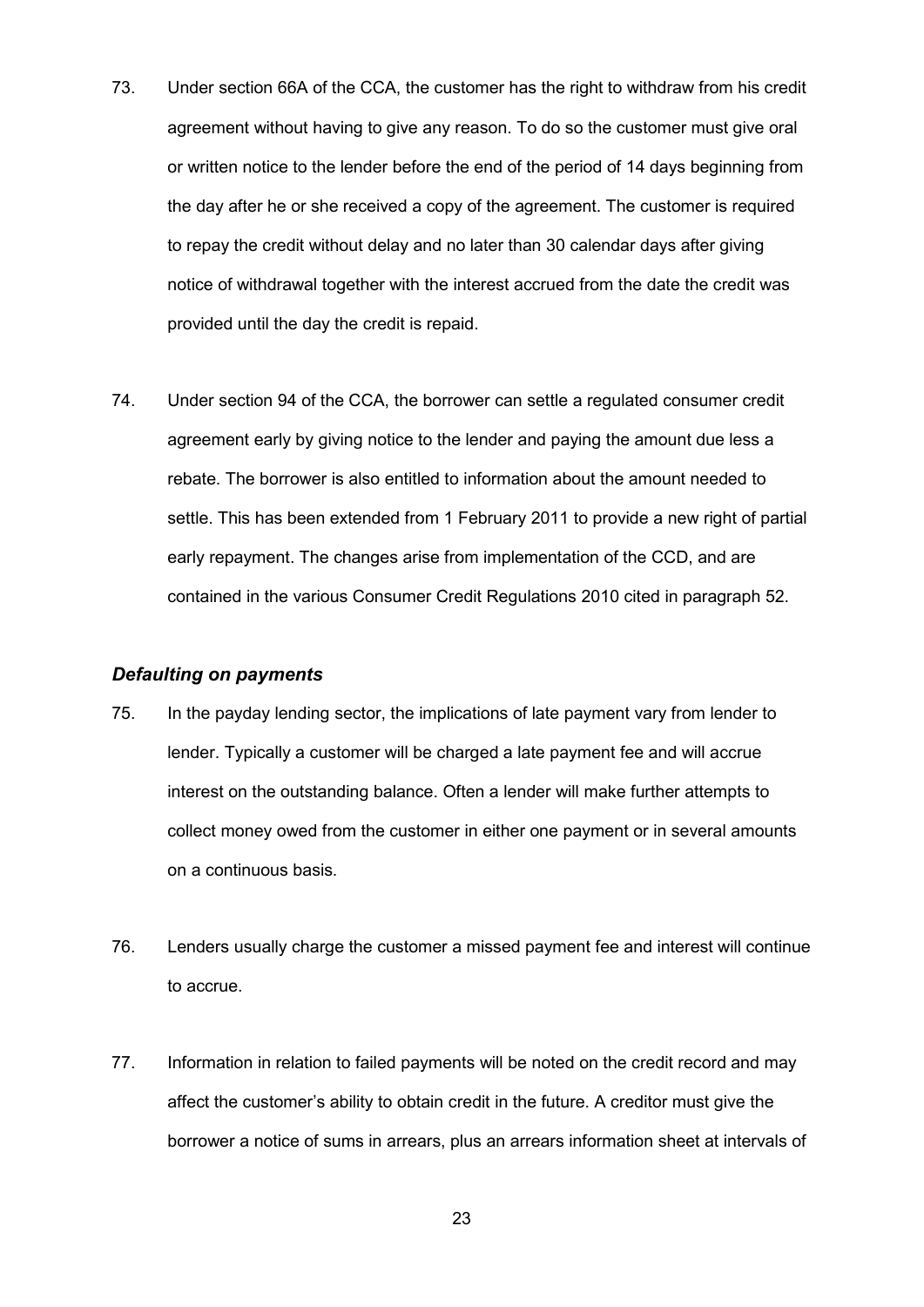six months until the borrower is no longer in arrears, or until a judgment is made regarding the amount owed. A creditor cannot enforce an agreement during the time it fails to comply with this requirement and the borrower would not be liable to pay interest during this time.

78. Before any enforcement action can be taken against the borrower, the creditor must send the borrower a default notice and default information sheet, giving the borrower the opportunity to make the payment within a specified time. It must set out what action it intends to take if the borrower fails to make the payment.

#### *Rollover loan*

- 79. If a customer is unable to repay a payday loan when it falls due, a lender may allow the customer to extend the loan for a further period of time (eg until the next payday).
- 80. There is no legal definition for 'rollover' or 'extended loan'. In its final report, the OFT had made it clear that lenders must ensure that borrowers understand what a rollover is—'in particular whether it amounts to a new agreement and whether payments will reduce the capital, or only cover interest and charges'.<sup>[41](#page-20-3)</sup>
- 81. Each lender has its own policy and practices regarding rollovers. Some allow limited or unlimited renewals of the loan. Others require borrowers to request renewals. It seems that in practice, an agreement modifying<sup>[42](#page-23-0)</sup> a fixed sum loan or running account agreement will be sent after the payment date and signed.

<span id="page-23-0"></span><sup>&</sup>lt;sup>41</sup> [www.oft.gov.uk/shared\\_oft/Credit/oft1481.pdf,](http://www.oft.gov.uk/shared_oft/Credit/oft1481.pdf) p11.<br><sup>42</sup> On modifying agreements, s82(2) of the CCA states:

<sup>&#</sup>x27;(2)Where an agreement (a "modifying agreement ") varies or supplements an earlier agreement, the modifying agreement shall for the purposes of this Act be treated as—

<sup>(</sup>a) revoking the earlier agreement, and

<sup>(</sup>b)containing provisions reproducing the combined effect of the two agreements,

<span id="page-23-1"></span>and obligations outstanding in relation to the earlier agreement shall accordingly be treated as outstanding instead in relation to the modifying agreement.'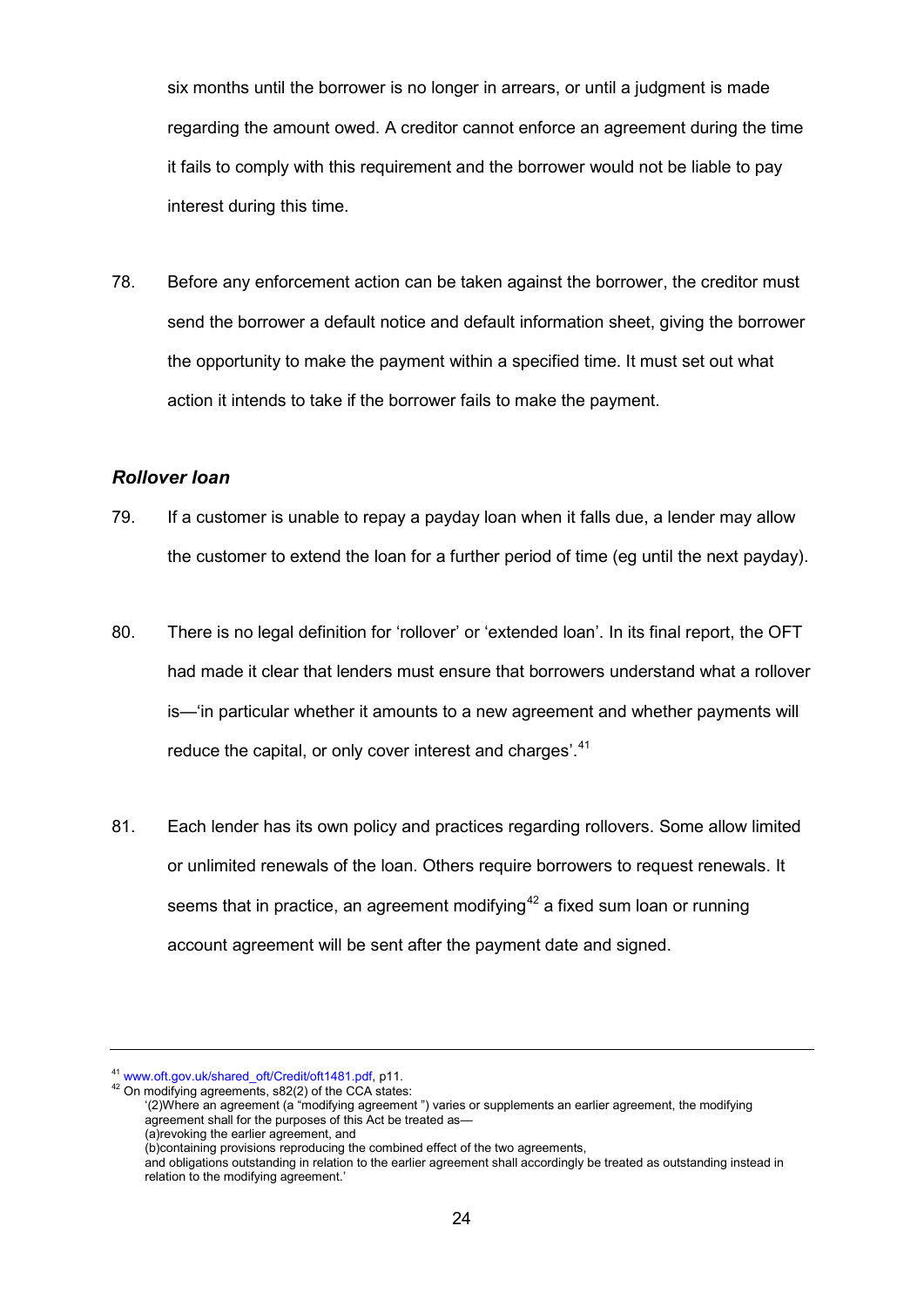- 82. The CFA's Code of Practice gives a definition of an 'extended loan': 'Members shall never extend interest or fees due on a short term loans. Only the original principal sum may be extended. Members shall not operate automatic extensions, but instead, will discuss the options available with the customer and only extend repayment after express agreement with the customer.'
- 83. Where the customer requests the option to extend the loans, CFA's members shall carry out an appropriate and proportionate affordability assessment before an extension is granted. A 'modifying agreement' shall be signed by the customer alongside with new interest rate, terms and conditions.
- 84. In its proposal, $43$  the FCA considers that:

a loan is rolled over if the period over which loan repayments are to be made has been extended, or if the due date for any loan repayment has been moved to a later date, whether by means of an agreement that replaces, varies or supplements an earlier loan or otherwise (excluding any forbearance by the lender where the firm does not receive any consideration in connection with the rollover and the effect is that no interest or other charges (other than where a charge is a reasonable estimate of the cost of the additional administration required as a result of the customer having rolled over the agreement) accrue from the date of the rollover).

85. New rules to protect borrowers proposed by the FCA will provide that lenders will be prevented from rolling over loans more than twice to stop charges escalating. Once a loan can no longer be renewed, the lender must pursue collection of the amount due.

<span id="page-24-0"></span><sup>43</sup> [www.fca.org.uk/static/documents/consultation-papers/cp13-10-appendices.pdf.](http://www.fca.org.uk/static/documents/consultation-papers/cp13-10-appendices.pdf)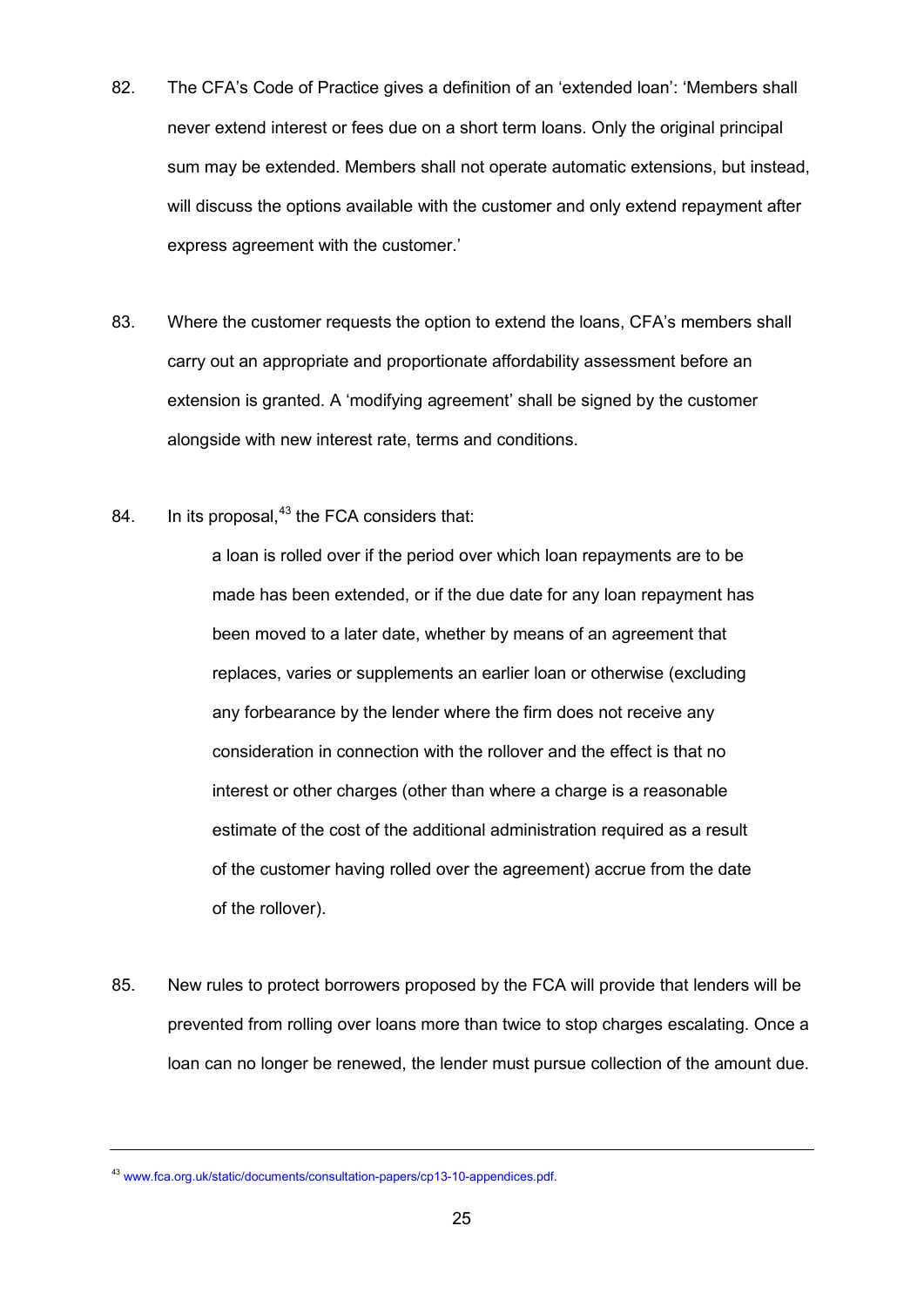# **Legal implications for payday lenders**

86. Since the Consumer Credit Regulations 2010 implementing the CCD, creditors are required to assess the customer's creditworthiness before agreeing to offer a credit agreement or increasing the sum of credit. The creditor's decision whether to offer a credit, or increase or extend a credit, should be based on information provided by the customer and any necessary information gathered from credit reference agencies.

## *Affordability and credit check history*

- 87. As explained above, the CCD now requires lenders to assess a consumer's creditworthiness on the basis of 'sufficient information' before concluding a credit agreement. The new regulations do not specify what checks should be made, and lenders are left to determine the appropriate methods in each set of circumstances.
- 88. Under the ILG, the OFT expects that affordability is assessed. Consequently, assessing affordability is a central requirement for any company offering credit to consumers. Affordability will clearly depend on the type of credit product being offered, and the amount of credit to be provided.
- 89. In its guidance,<sup>[44](#page-24-0)</sup> the OFT advises that to make an accurate assessment of affordability for any customer, a number of 'affordability indicators' might need to be considered, including:
	- the type of credit product;
	- the amount of credit to be provided and the associated cost and risk to the borrower;
	- the borrower's financial situation at the time the credit is sought;
	- the borrower's credit history including any indications of the borrower experiencing or having experienced financial difficulty;

<span id="page-25-0"></span><sup>44</sup> The OFT Irresponsible Lending Guidance, paragraph 4.10, [www.oft.gov.uk/shared\\_oft/business\\_leaflets/general/oft1107.pdf.](http://www.oft.gov.uk/shared_oft/business_leaflets/general/oft1107.pdf)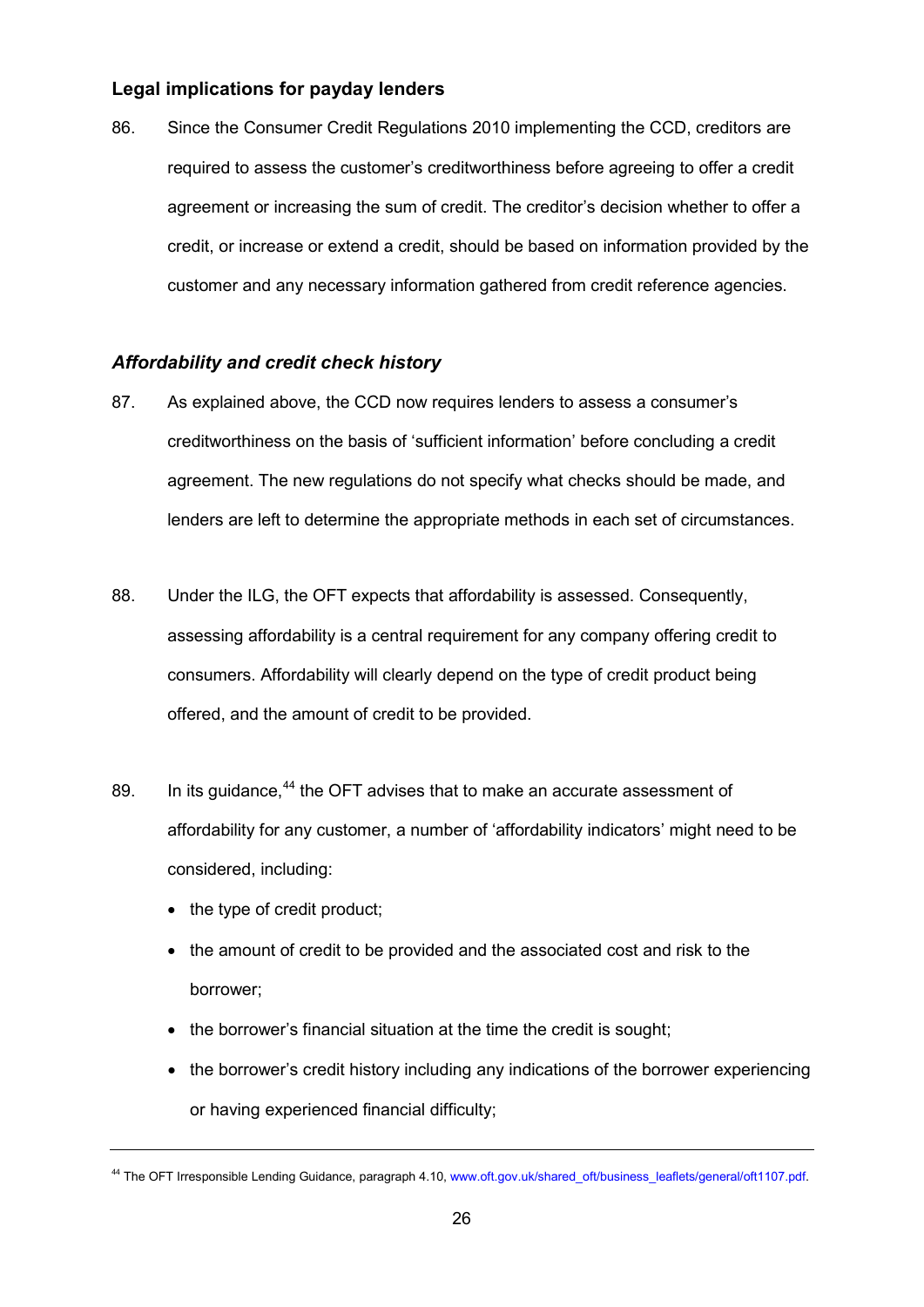- the borrower's existing and future financial commitments including any repayments due in respect of other financial products and significant non-credit commitments;
- the impact of a future change in the borrower's personal circumstances: for example, this could include a known end date of current employment due to circumstances such as retirement or the end of a fixed-term employment contract—either of which may lead to a fall in the borrower's disposable income;
- the vulnerability of the borrower: for example, whether the borrower is known to lack—or is reasonably believed to lack—the mental capacity to be able to understand information and explanations provided to him and make informed borrowing decisions based on his understanding of such information and explanations at the time they are provided; and
- in any particular case it is for the lender to consider what is appropriate and proportionate in the circumstances and which enables the creditor to form a view on as to the debtor's ability to repay the loan without undue difficulty.
- 90. To process the loan transaction, lenders may use customer data to carry out affordability assessments.

#### *Repayment mechanism*

- 91. When taking out a payday loan, it is common for the lender to request the borrower to grant a CPA. Once agreed, a CPA allows the lender to take a series of payments using a customer's debit card or credit card without having to seek express authorization for every payment. The lender is able, in practice, to collect the payment at anytime from 5am on the promise date.
- 92. CPAs are a form of 'recurring payments'. Recurring payments are covered by the Payment Services Directive (PSD, 2007/64/EC) which was implemented in the UK by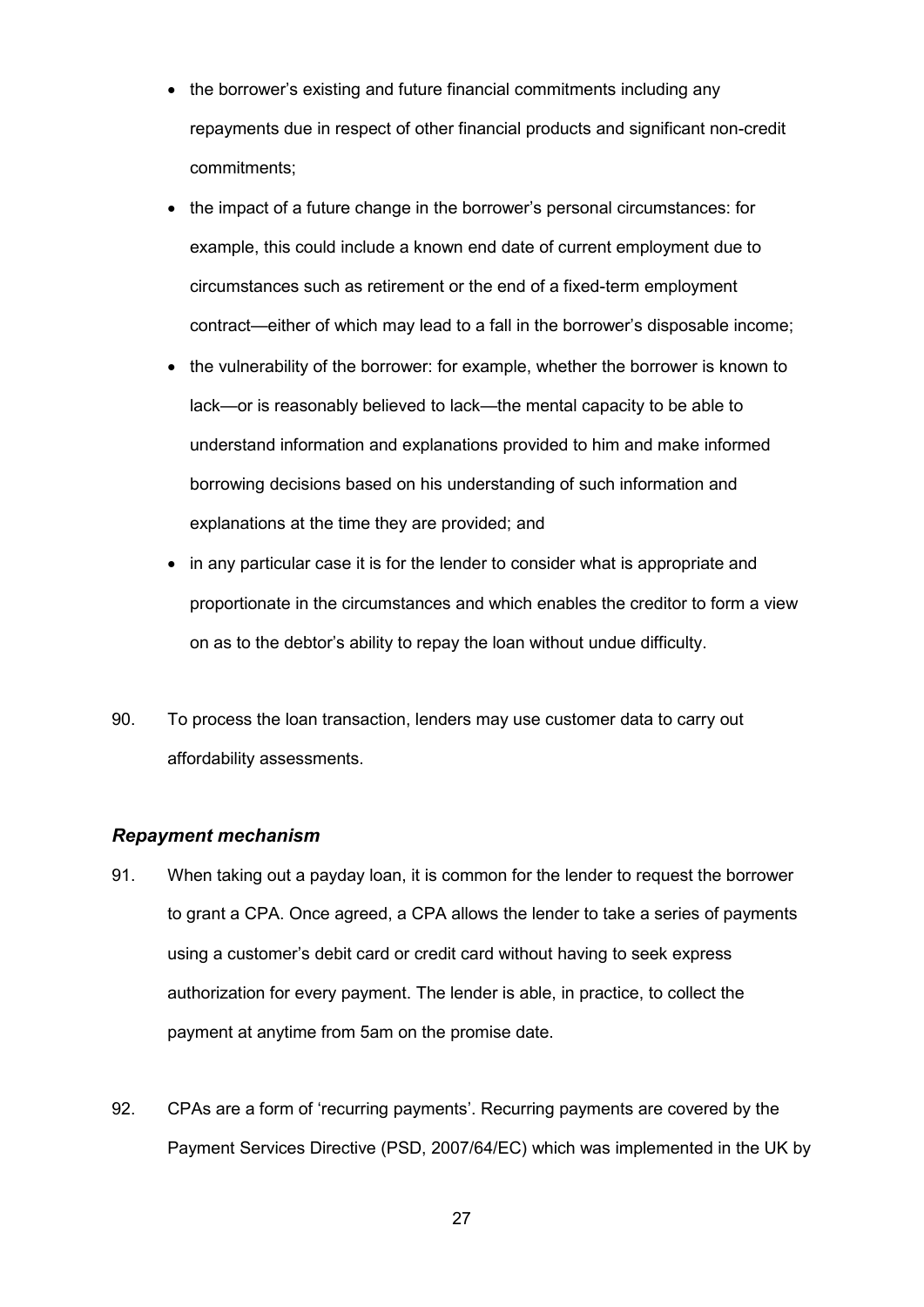the Payment Services Regulations 2009<sup>[45](#page-25-0)</sup> on 1 November 2009. These regulations set out conduct obligations for payment service providers.

- 93. In November 2012 the OFT issued a revised set of guidance for businesses engaged in recovery of consumer credit debts<sup>[46](#page-27-0)</sup> and which addressed the misuse of CPAs.<sup>[47](#page-27-1)</sup> The OFT further issued, in December 2012, a set of principles for businesses using CPAs and to assist them by indicating the core standards of behaviour which, in the OFT's view, should underpin CPA use.<sup>[48](#page-27-2)</sup> The principles make clear to all businesses what they need to do to ensure that they fully meet their legal responsibilities when using CPAs, including that they:
	- are fully transparent about terms before a consumer signs up to a CPA arrangement;
	- ensure the consumer has given informed consent to the use of a CPA, and do not use 'opt out' provisions or other means to automatically assume the consumer has given consent;
	- provide adequate notice of any changes to the scope of the agreed authority, such as the amount or timing of payments; and
	- provide clear and prominent information on how to cancel a CPA.
- 94. Under Regulation 55(3) and (4) of the Payment Services Regulation 2009, 'the payer may withdraw its consent to a payment transaction at any time before the point at which the payment order can no longer be revoked under regulation 67' and 'the payer may withdraw its consent to the execution of a series of payment transactions at any time with the effect that any future payment transactions are not regarded as authorised for the purpose of this Part'.

<span id="page-27-3"></span><span id="page-27-0"></span><sup>&</sup>lt;sup>45</sup> SI 2009/209.<br><sup>46</sup> [www.oft.gov.uk/shared\\_oft/consultations/OFT664Rev\\_Debt\\_collectio\\_g1.pdf.](https://edrmapps:444/Inquiries/Payday%20loans/Findings%20and%20report/WPs/Post%20putback/Versions/131216%20Regulation%20of%20PDL%20WP.docx.Versions/www.oft.gov.uk/shared_oft/consultations/OFT664Rev_Debt_collectio_g1.pdf)<br><sup>47</sup> Please see paragraph 3.9(m), [www.oft.gov.uk/about-the-oft/legal-powers/legal/cca/debt-collection.](http://www.oft.gov.uk/about-the-oft/legal-powers/legal/cca/debt-collection)<br><sup>48</sup> www.oft.gov.uk/bus

<span id="page-27-2"></span><span id="page-27-1"></span>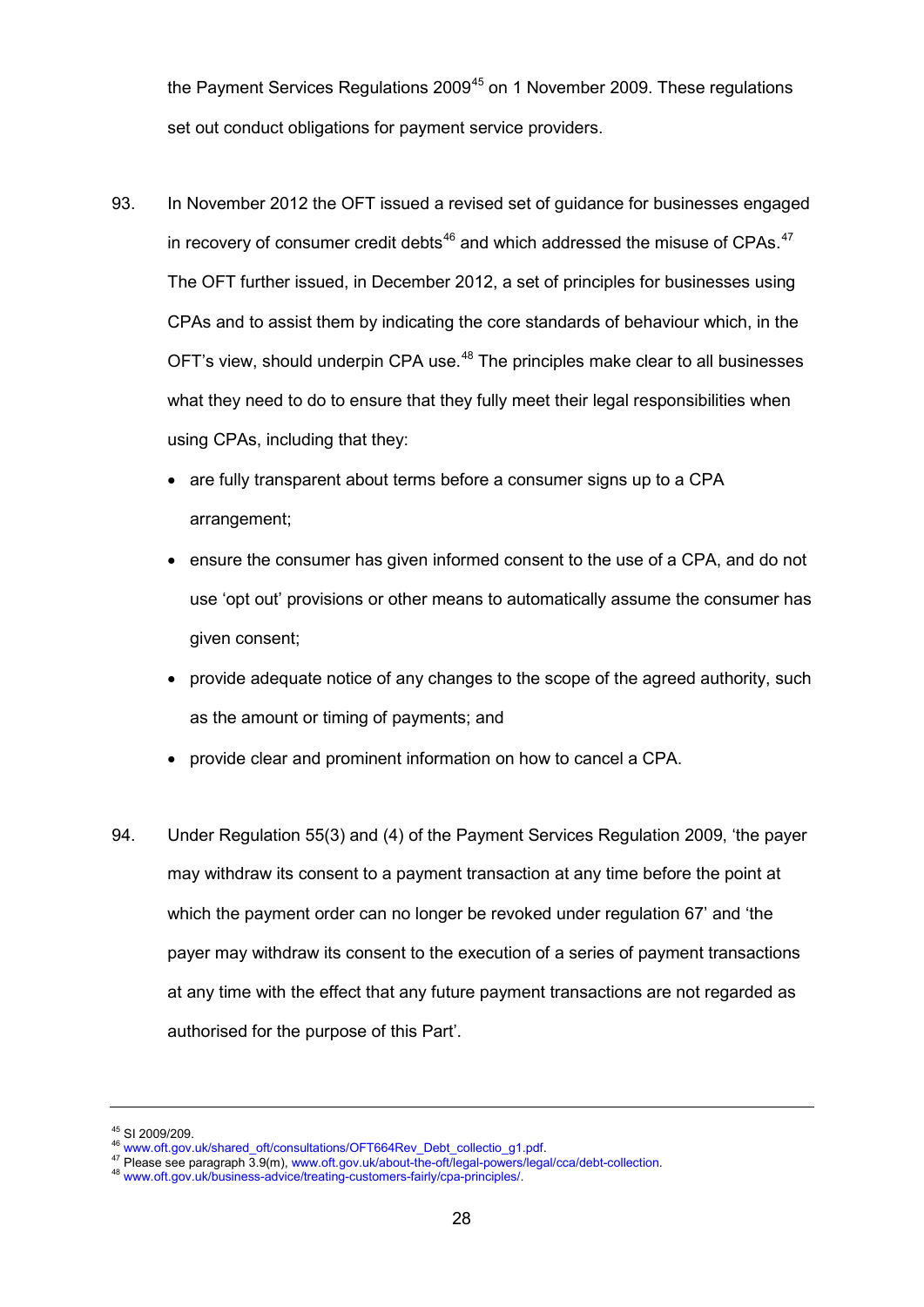- 95. Regulation 67 deals with time limits for stopping payments. For CPAs, this will usually be the end of the business day before the payment is due.
- 96. If a payment causes the customer to incur any fees—such as an overdraft charge or a late payment fee—or to lose any interest, then those losses have to be refunded.<sup>[49](#page-27-3)</sup>

#### *Continuing obligations of the creditor*

- 97. Under sections 77, 77B (fixed-sum credit) and 78 running-account credit) of the CCA, the borrower is entitled to request a copy agreement at any time, together with a statement of account upon payment of a £1 fee in respect of information obtained under section 77.
- 98. If a creditor does not comply with the requirements of sections 77 or 78, it cannot enforce the agreement during non-compliance, and the borrower would not be obliged to pay interest until the creditor complies.

#### *Handling and sharing customer data*

99. As part of their business, payday lenders receive information from customers through the use of websites, application forms and credit agreements. A significant amount of information about customers comes under the control of payday lenders, and there are circumstances in which lenders may wish to disclose that information to a limited number of third parties. Therefore, data protection law is highly relevant to the payday lending industry and compliance with this law is an area of regulatory concern. [50](#page-28-0)

<span id="page-28-1"></span><span id="page-28-0"></span><sup>&</sup>lt;sup>49</sup> Regulation 63 Payment Services Regulations 2008 and Recital 36 of the PSD, 2007/64/EC.<br><sup>50</sup> In the OFT's payday lending compliance review, 18 of the 52 lenders investigated did not appear to be fully compliant elements of the data protection legislation. In particular, 14 lenders did not allow consumers to opt-out of having their details passed on to third parties, contrary to the DPA, and seven lenders did not allow consumers to opt-out of receiving electronic marketing messages, contrary to the PECR: see Annex D, *Payday lending compliance review final report*, OFT, March 2013.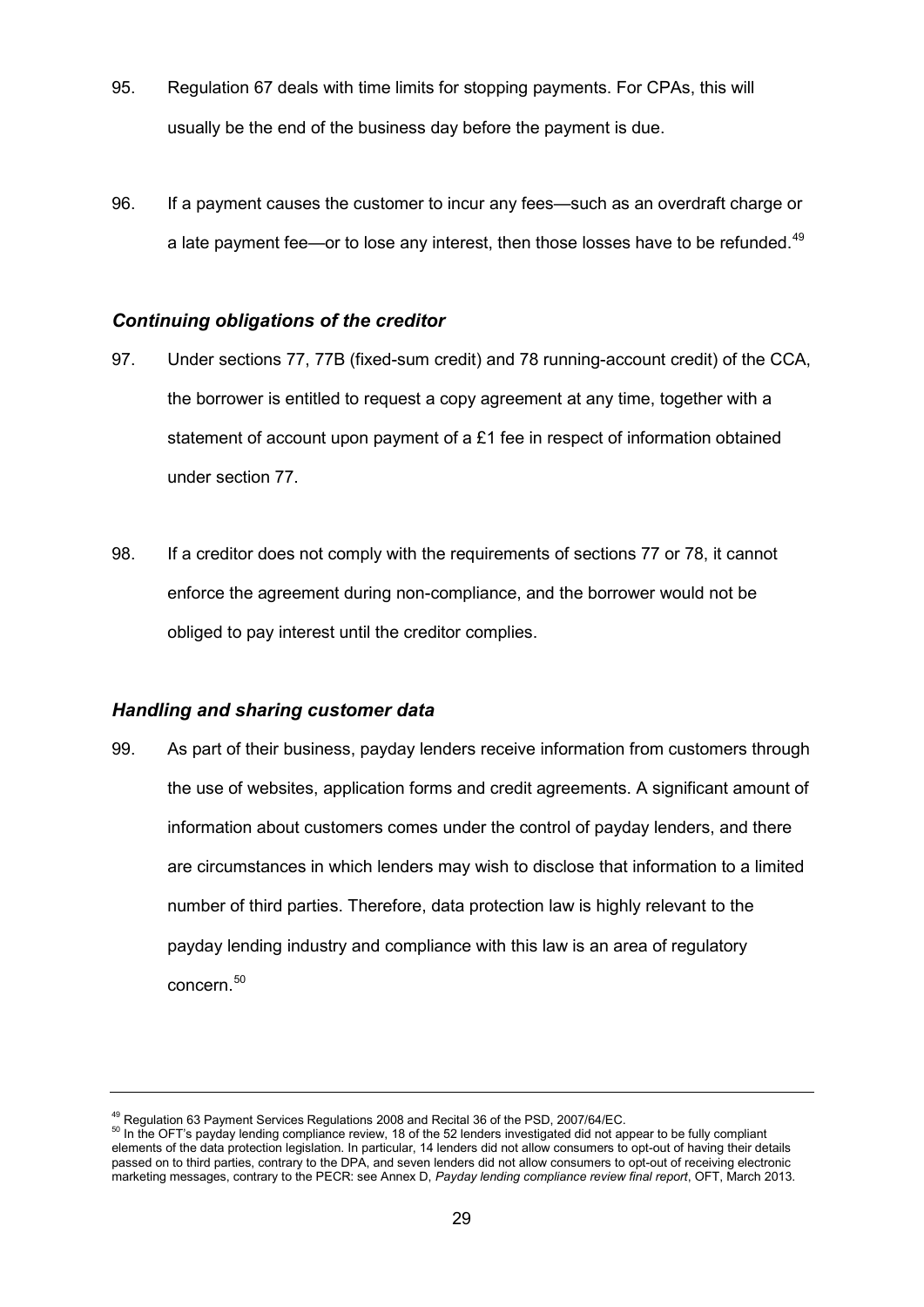- 100. Payday lenders are data controllers under the Data Protection Act 1998 (DPA) and as a general rule, they are under a basic obligation not to process personal data, which includes not disclosing it, unless one of the conditions for processing  $51$  is satisfied and the subject information provisions<sup>[52](#page-29-0)</sup> are adhered to.
- 101. It is a statutory requirement that all Data Controllers notify the ICO before processing data. [53](#page-29-1) In practice, lenders normally display their registration number with their privacy policy or in privacy notices. Failure to notify the ICO is criminal offence.<sup>[54](#page-29-2)</sup>

#### *Privacy policies*

102. A fair processing notice or privacy notice will be required at the point at which data is collected.[55](#page-29-3) Lenders attach these to credit agreements or display them via a link at the bottom of a webpage or during the application process. Many payday lenders will not let customers proceed with their application unless they have read and accepted the terms of the privacy policy.

# *Data sharing*

103. Lenders disclose customer information to a limited number of third parties for commercial purposes. For example, information might be shared with CRAs to prevent crime and money laundering, as well as law enforcement agencies to prevent fraud and to publishers and retailers for contracted marketing purposes. The ICO has issued guidance on this, with the aim of outlining objective standards for

<span id="page-29-1"></span>

<span id="page-29-4"></span><span id="page-29-0"></span><sup>&</sup>lt;sup>51</sup> Schedule 2 of the DPA.<br><sup>52</sup> The subject information provisions are defined in s 27(2) of the DPA and include an organization's duty to provide individuals with a [privacy notice,](http://www.ico.org.uk/for_organisations/data_protection/the_guide/principle_1#privacynotice) in accordance with paragraph 2(1) of Schedule 1, Part II of the DPA, when their personal data is collected; and an individual's right to make [a subject access request](http://www.ico.org.uk/for_organisations/data_protection/the_guide/principle_6/access_to_personal_data) under s7 of the DPA.<br>  $^{53}$  Section 17(1) of the DPA.<br>  $^{54}$  Section 17(1) of the DPA.<br>  $^{55}$  Paragraph 2 of Schedule 1, Part II of the DPA.

<span id="page-29-3"></span><span id="page-29-2"></span>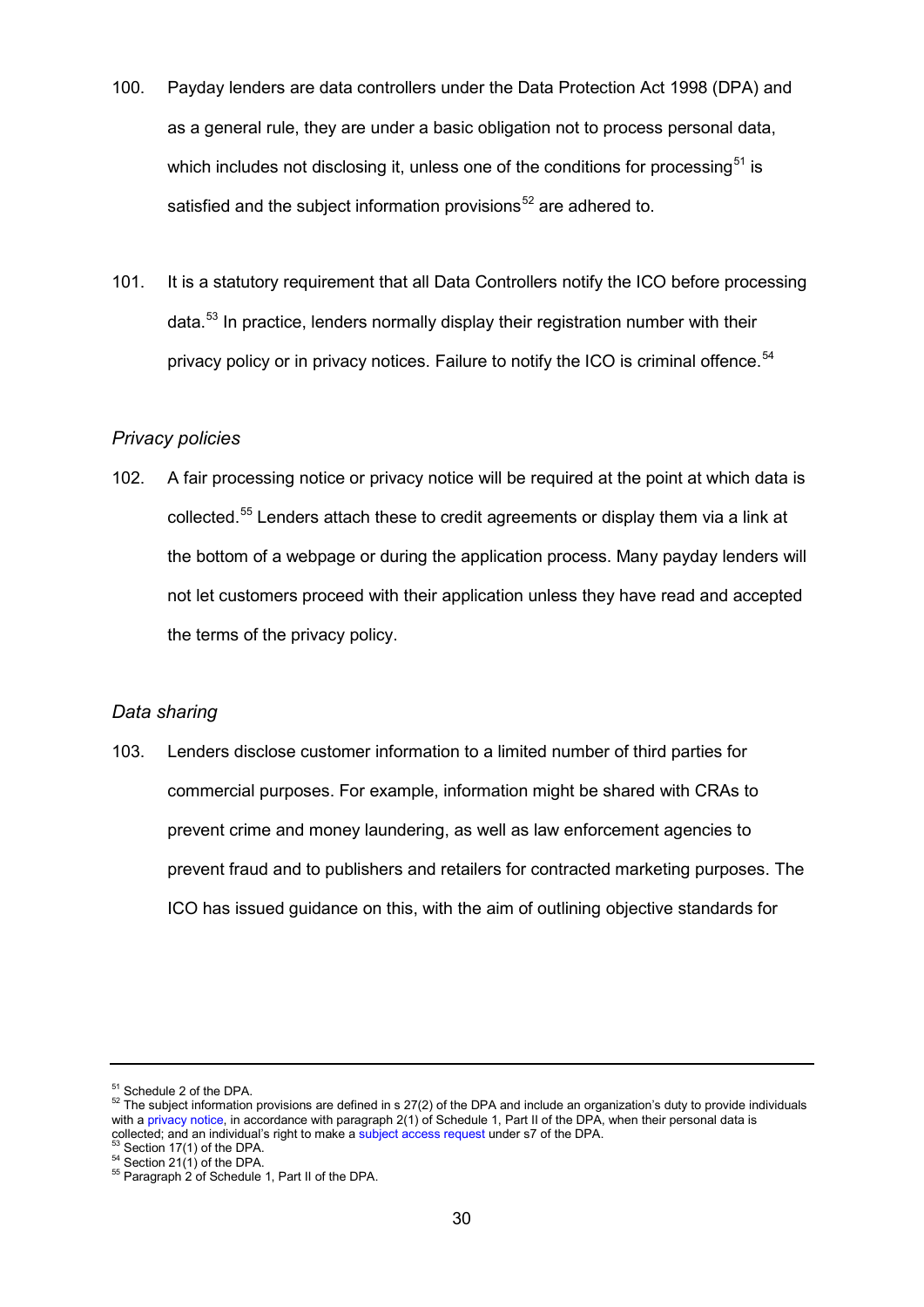judging defaults and ensuring that credit data accurately reflects ability of the data subject to repay.<sup>[56](#page-29-4)</sup>

- 104. In the consumer credit industry, the Principles of Reciprocity<sup>[57](#page-30-0)</sup> provide common market standards for the purpose of data sharing. The governing principle, enumerated by the Steering Committee on Reciprocity, of which numerous trade associations are members,<sup>[58](#page-30-1)</sup> is that: 'Data are shared only for the prevention of overcommitment, bad debt, fraud and money laundering, and to support debt recovery and borrower tracing, with the aim of promoting responsible lending.'<sup>[59](#page-30-2)</sup>
- 105. There is debate within the industry about the merits of improving the rate of data sharing with credit reference agencies. More frequent or real-time sharing would, it is argued, enable to take other payday loans into account when carrying out affordability checks. $60$
- 106. Information exchanges are seen as having the potential to breach Article 101 of the Treaty on the Functioning of the European Union (TFEU) if they have the object or effect of restricting or distorting competition.<sup>[61](#page-30-4)</sup>
- 107. The European Court of Justice (ECJ) has considered<sup>[62](#page-30-5)</sup> that credit registers are in principle capable of improving the functioning of the supply of credit. In substance, if, owing to a lack of information on the risk of borrower default, financial institutions are unable to distinguish those borrowers who are more likely to default, the risk thereby

<span id="page-30-3"></span><span id="page-30-2"></span><sup>59</sup> Information sharing principles of reciprocity, Select Committee on Reciprocity, March 2013.<br><sup>60</sup> Source: [ADVERTISED TRANSACTION TIMES, WONGA SITE VISIT AND LENDING METRICS CALL].<br><sup>61</sup> Article 101 TFEU.<br><sup>62</sup> Case C-23

<span id="page-30-4"></span>

<span id="page-30-0"></span><sup>&</sup>lt;sup>56</sup> Data Protection Technical Guidance: Filing defaults with credit reference agencies, ICO, August 2007.<br><sup>57</sup> The Principles of Reciprocity are a set of guidelines governing the sharing of personal credit performance and

<span id="page-30-1"></span>via the closed user groups at the credit reference agencies.<br><sup>58</sup> Trade associations and industry bodies represented are the British Bankers' Association, British Retail Consortium, Building Societies Association, Consumer Credit Association UK, CCTA, Council of Mortgage Lenders, Credit Services Association, Energy Retail Association, FLA, Mobile Telcos and The UK Cards Association. The credit reference agencies represented on SCOR are mainstream credit reference agencies Experian, Equifax and Callcredit, plus niche market credit reference agency CoreLogicTeletrack.

<span id="page-30-5"></span>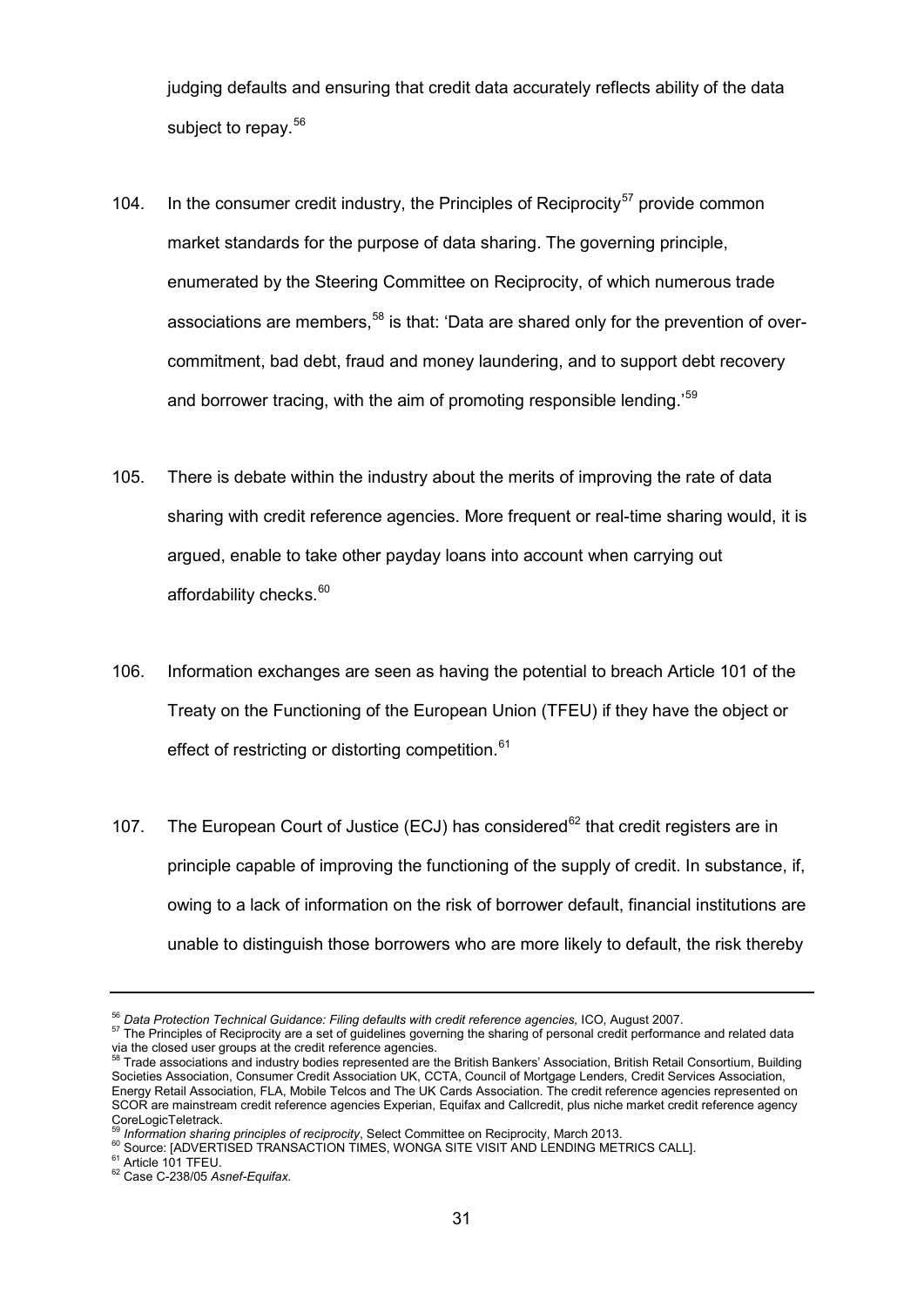borne by such institutions will necessarily be increased and they will tend to factor it in when calculating the cost of credit for all borrowers, including those less likely to default, who will then have to bear a higher cost than they would if the institutions were in a position to evaluate the probability of repayment more precisely.

- 108. None the less, the judgment indicates that the compatibility of an information exchange system depends on the economic conditions on the relevant markets and on the specific characteristics of the system concerned, such as, in particular, its purpose and the conditions of access to it and participation in it, as well as the type of information exchanged—be that, for example, public or confidential, aggregated or detailed, historical or current—the periodicity of such information and its importance for the fixing of prices, volumes or conditions of service.
- 109. The ECJ has considered data sharing in the context of credit reference agencies and found that 'a system for the exchange of information on credit between financial institutions ... does not, in principle, have as its effect the restriction of competition within the meaning of that provision, provided that the relevant market or markets are not highly concentrated, that that system does not permit lenders to be identified and that the conditions of access and use by financial institutions are not discriminatory, in law or in fact'.

#### *Direct marketing*

110. Lenders will often use the data that they collect for the purpose of their own direct marketing campaigns.<sup>[63](#page-30-5)</sup> While there are no restrictions on sending marketing that the individual has specifically requested, unsolicited marketing is subject to restrictions under the DPA and the Privacy and Electronic Communications (EC directive) Regulations 2003 (PECR) and the Irresponsible Lending Guidance.

<span id="page-31-0"></span> $63$  Direct marketing includes any marketing or advertising directed at a particular individual—see s11(3) of the DPA.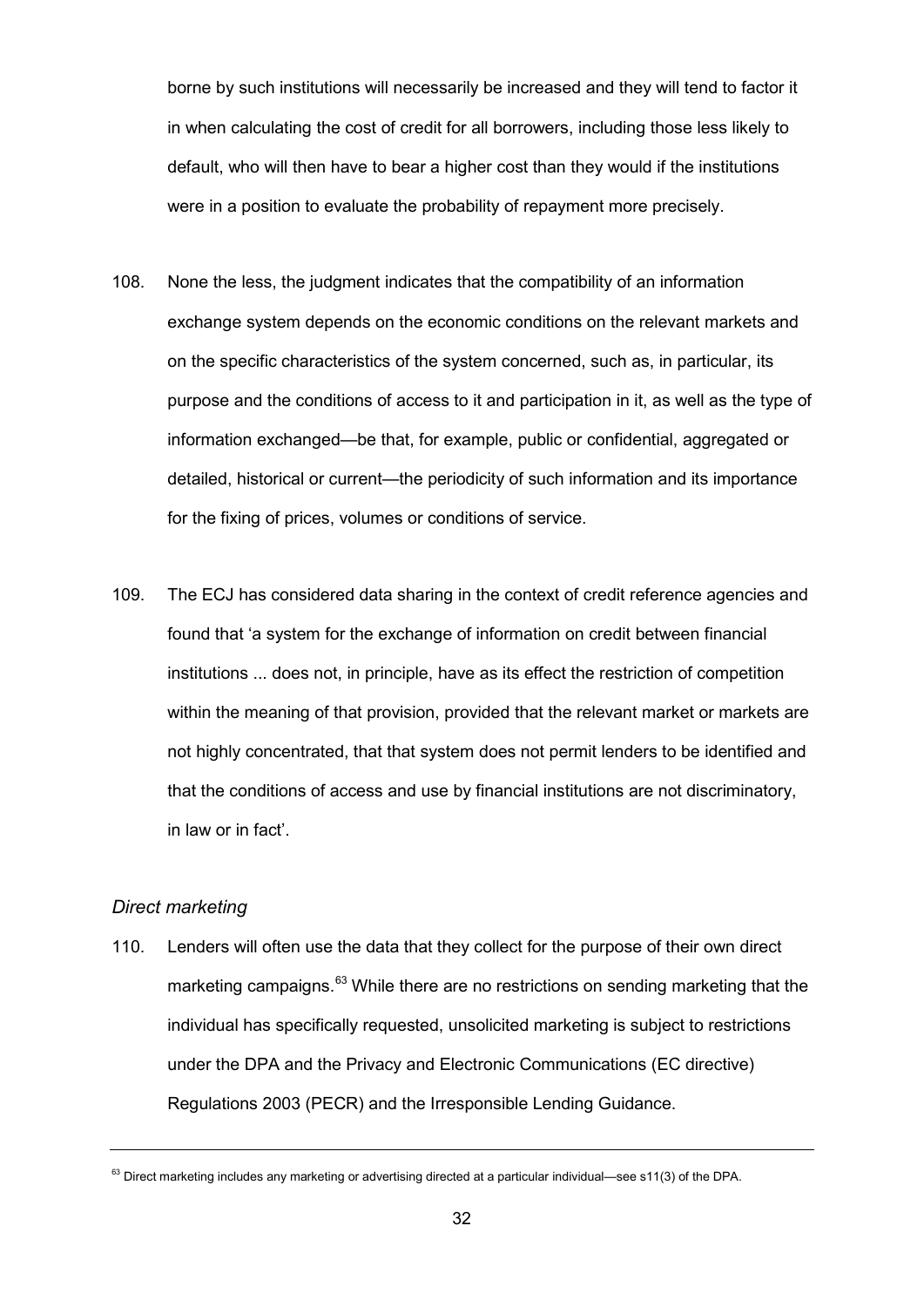- 111. As part of their direct marketing strategies, lenders often make marketing calls to unsolicited individuals. These calls should be screened against the Telephone Preference Service (TPS) and anyone registered with the TPS should not be called by the lender unless the individual has taken a proactive step to notify them that they do not object to receiving marketing calls.<sup>[64](#page-31-0)</sup> Some payday lenders are known to pursue direct marketing strategies through the use of texts and emails. Normally, active consent is required if a lender wishes to send marketing by any form of electronic message.<sup>[65](#page-32-0)</sup> In addition, lenders should not disquise or conceal their identity and should provide sufficient contact details to allow for a reply.  $66$
- 112. Often lenders use forms of electronic messaging for the purpose of targeting existing customers. The DPA provides for an exception in the case of contacting existing customers known as the 'soft opt-in'. This effectively allows lenders to market their own similar products or services, such as further loans, to customers who have previously received or applied for a loan, <sup>[67](#page-32-2)</sup> provided that they gave the customer a simple opportunity to opt out of the marketing in the first message and every message afterwards.<sup>[68](#page-32-3)</sup>
- 113. For the purpose of marketing online, lenders also store information relating to the computer of the user, such as browsing history. If using such information to target online adverts at individual users, lenders must comply with the data protection principles.<sup>[69](#page-32-4)</sup> The PECR also contains specific rules in relation to the use of cookies.

<span id="page-32-0"></span>

<span id="page-32-2"></span><span id="page-32-1"></span>

<sup>&</sup>lt;sup>64</sup> Regulation 21(1) of the PECR.<br><sup>65</sup> Regulation 22(2) of the PECR.<br><sup>66</sup> Regulation 23 of the PECR.<br><sup>67</sup> One consumer association expressed concern that customer details are retained in the absence of a loan agreement: *Which? Consultation Response, Payday Lending: Consultation on a market investigation reference,* 1 May 2013. It is not mecessary for a loan to be provided or an agreement to be reached for lenders to lawfully retain the personal data of customers.<br><sup>68</sup> Regulation 22(3) of the PECR.<br><sup>69</sup> Personal information online: code of practice, ICO, J

<span id="page-32-4"></span><span id="page-32-3"></span>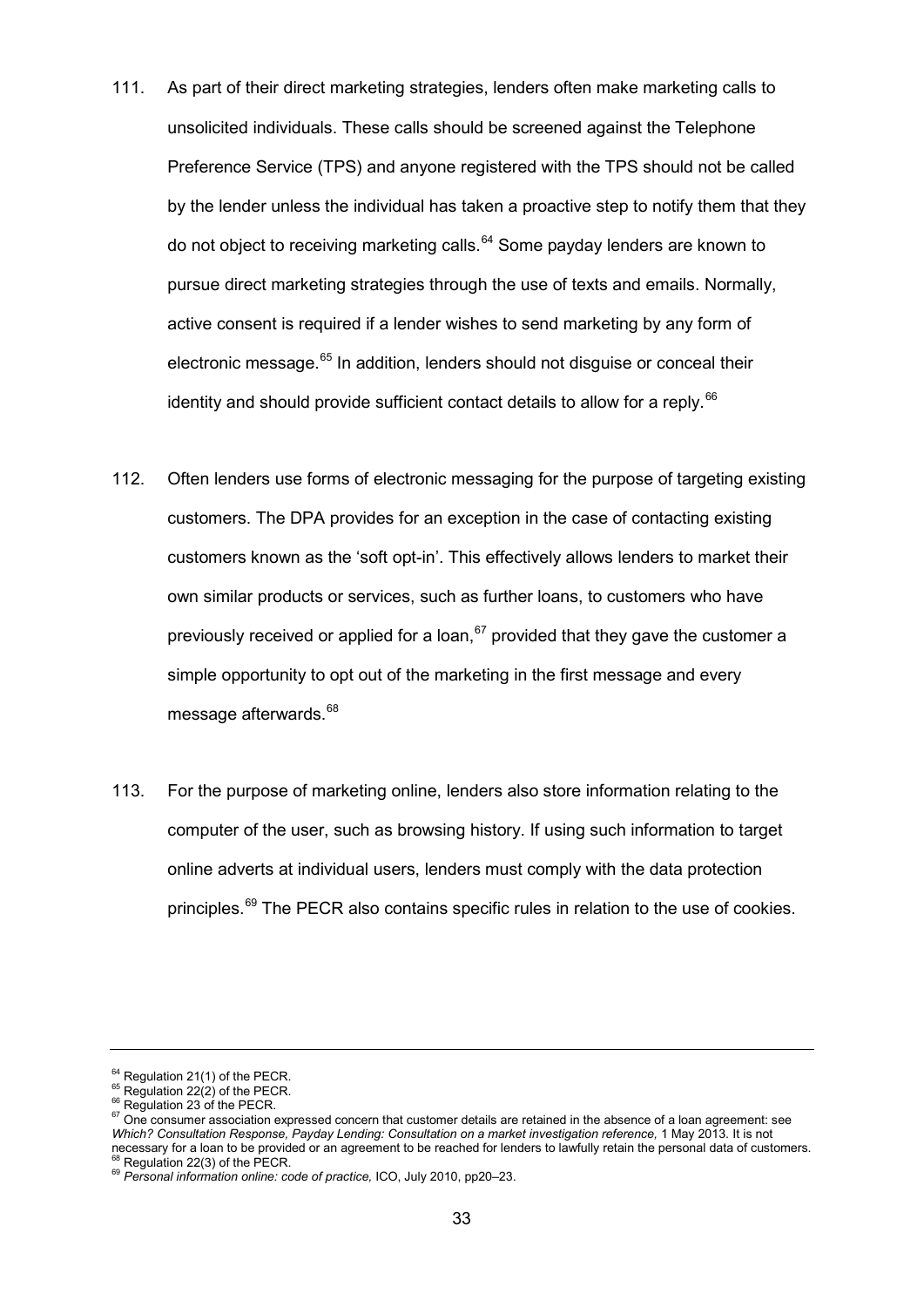Lenders setting cookies must tell people that the cookies are there, explain what the cookies are doing, and obtain their consent to store a cookie on their device.<sup>[70](#page-32-3)</sup>

# *Use of marketing lists and third-party lead generators*

114. A number of lenders purchase marketing lists from brokers or lead generators. Although the information is provided by a third party, lenders will still be bound by the DPA and need to ensure that the third party obtained the personal data fairly and lawfully.<sup>[71](#page-33-0)</sup> As such, they might be expected to find out how the data was obtained, what the individuals were told and when and how consent was obtained.

<span id="page-33-1"></span><span id="page-33-0"></span><sup>&</sup>lt;sup>70</sup> Regulation 6 of the PECR.<br><sup>71</sup> Direct marketing: code of practice, ICO, September 2013, pp39–41.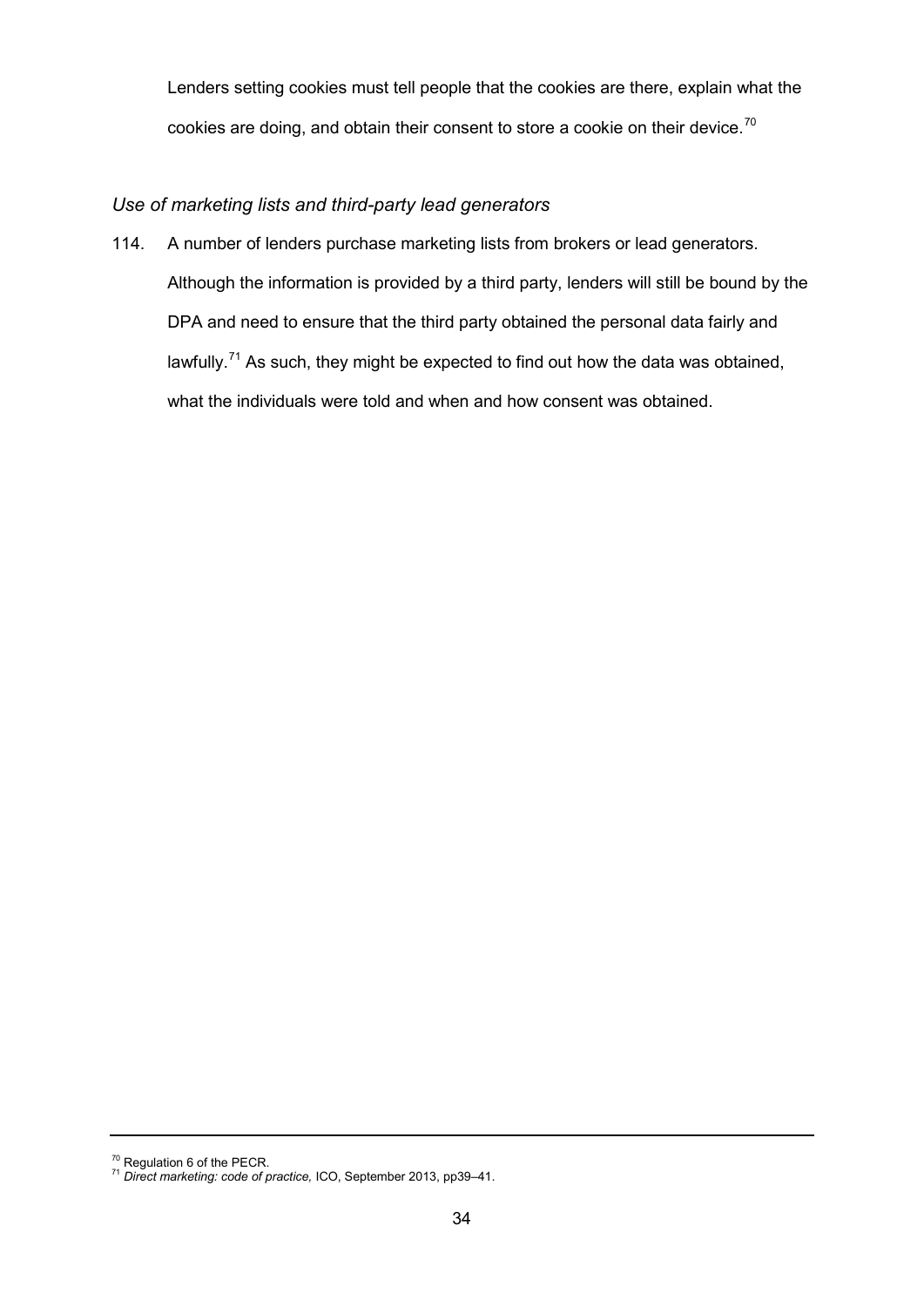ANNEX A

## **Background on the Unfair Terms in Consumer Contracts Regulations 1999**

- 1. Under the regulations, an unfair term is one which has not been individually negotiated and which, contrary to the requirement of good faith, causes a significant imbalance in the parties' rights and obligations to the detriment of the consumer (regulation 5). The assessment of unfairness must take into account all the circumstances attending the conclusion of the contract. That assessment may not relate to the definition of the main subject matter of the contract or the adequacy of the price or remuneration against the service supplied as long as the terms are in plain intelligible language (regulation 6). Unfair terms are not binding on consumers (regulation 8). The OFT or a qualifying body named in Schedule 1 to the regulations, including the Consumers' Association, may apply for an injunction to prevent the continued use of an unfair contract term.
- 2. In *Office of Fair Trading v Abbey National plc and others<sup>[1](#page-33-1)</sup> the ability of banks to make* default charges on customers who made payments or tried to make payments out of an account with insufficient funds was challenged as unfair and in the alternative a penalty contrary to common law and an injunction was sought. The commercial Court found that the OFT had power to assess the charges for fairness under the regulations because they were not prices for services and also that the regulations did not displace the common law on unlawful penalties. On appeal, eventually to the Supreme Court, on the points concerning the interpretation of the regulations that Court ruled in summary: [2](#page-34-0)
	- Unauthorized overdraft charges are part of the price that customers agree to pay for the whole 'package' of services from their bank. The exemption in the

<span id="page-34-0"></span> $^{1}$  [2008] EWHC 875 (Comm).<br> $^{2}$  [2009] UKSC 6.